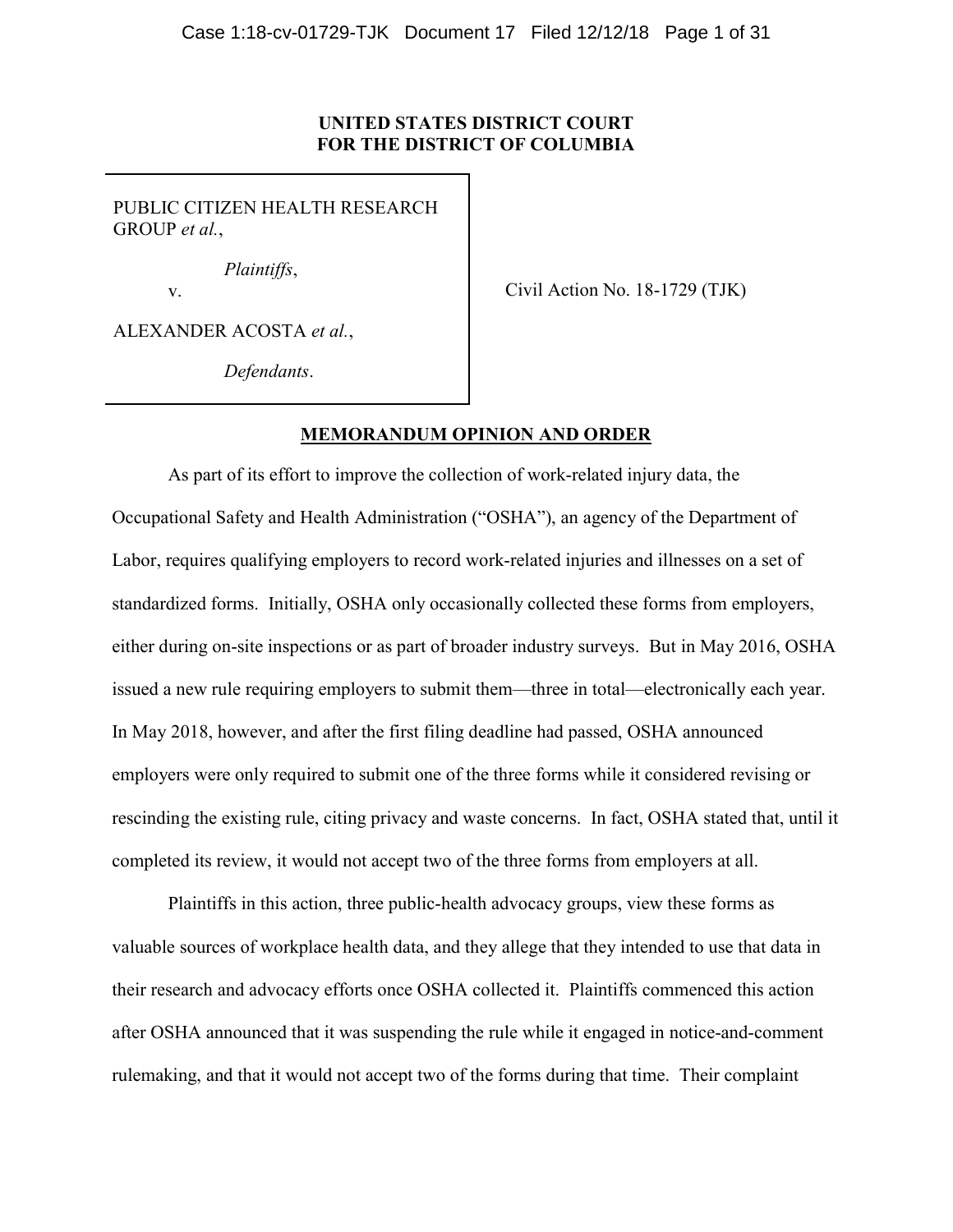#### Case 1:18-cv-01729-TJK Document 17 Filed 12/12/18 Page 2 of 31

alleges that OSHA's conduct violated the Administrative Procedure Act ("APA"), 5 U.S.C. § 500 et seq., and thus unlawfully deprived them of access to an important source of workplace health data. See ECF No. 1 ("Compl."). They seek declaratory and injunctive relief requiring OSHA to lift its suspension of the filing deadlines and to accept all three forms.

Over six weeks after filing their complaint, Plaintiffs filed a motion for preliminary injunction. ECF No. 7 ("PI Mot."). Plaintiffs did not request a hearing on their motion. While that motion was pending, Defendants filed a motion to dismiss the complaint for lack of jurisdiction, on the grounds that Plaintiffs lack standing, and for failure to state a claim, on the ground that the challenged conduct was an exercise of discretion not subject to judicial review under the APA. ECF No. 13 ("MTD").

The Court finds that Plaintiffs have standing to proceed with their claims and that the challenged agency conduct was not simply an exercise of enforcement discretion, but rather a complete suspension of a regulatory deadline subject to review. As a result, the Court will deny Defendants' motion to dismiss. Nonetheless, the Court finds that Plaintiffs have not demonstrated that they will suffer irreparable harm absent preliminary injunctive relief, and it will therefore deny Plaintiffs' motion for a preliminary injunction as well.<sup>1</sup>

#### I. Background

 $\overline{a}$ 

# A. The Electronic Reporting Rule

Under the Occupational Safety and Health Act, 29 U.S.C. § 651 et seq. (the "OSH Act" or "Act"), the Secretary of Labor is authorized, among other things, to promulgate regulations

<sup>&</sup>lt;sup>1</sup> In considering the instant motions, the Court has relied on all relevant parts of the record, including: ECF No. 7-2 ("Carome Decl."); ECF No. 7-3 ("Benjamin Decl."); ECF No. 7-4 ("Harrison Decl."); ECF No. 8 ("PI Opp'n"); ECF No. 9 ("PI Reply"); ECF No. 9-1 ("2d Carome Decl."); ECF No. 9-2, Ex. A ("Michaels Decl."); ECF No. 10 ("Supp. Decl. Mot."); ECF No. 12 ("Supp. Decl. Opp'n"); ECF No. 14 ("MTD Opp'n"); and ECF No. 15 ("MTD Reply").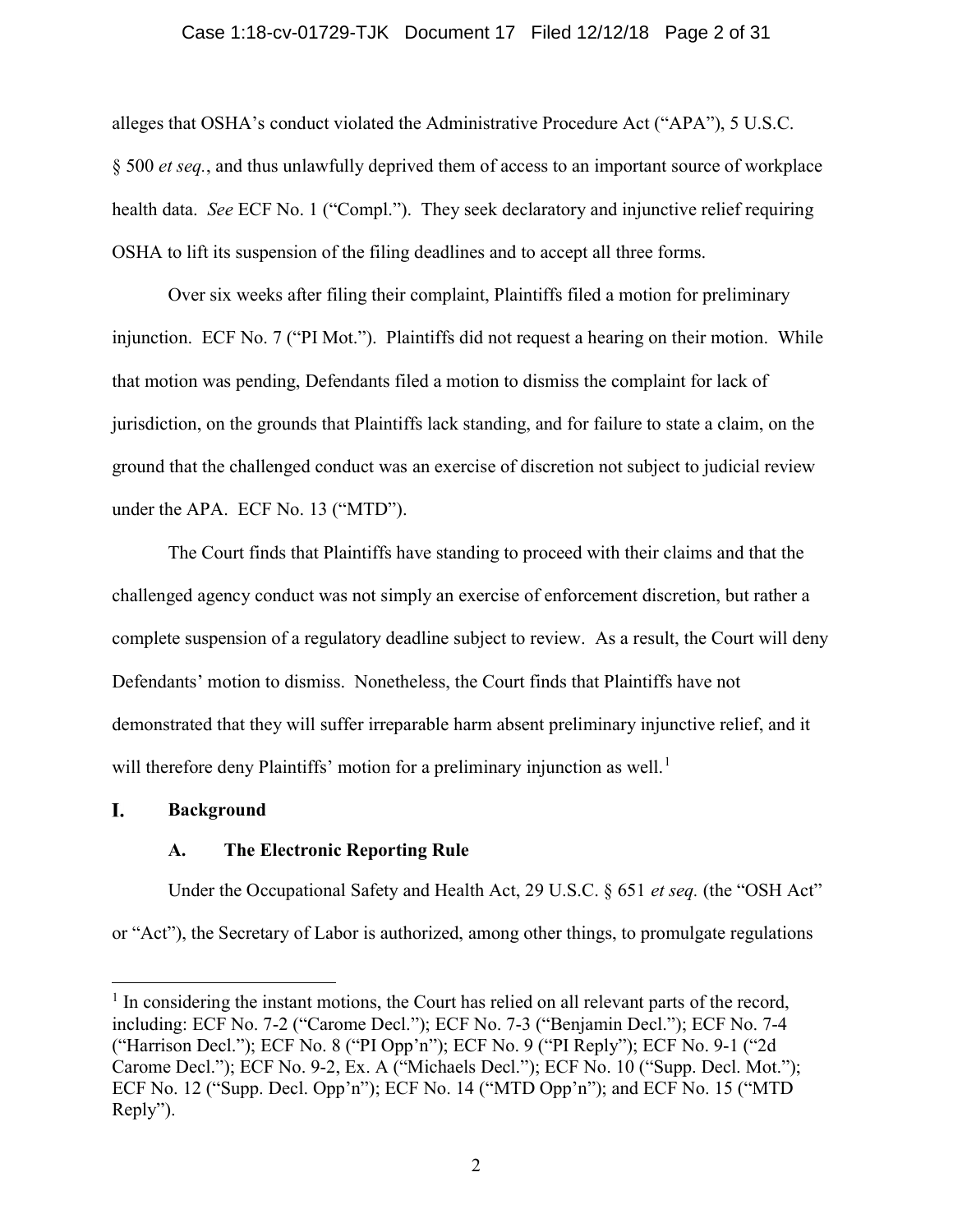#### Case 1:18-cv-01729-TJK Document 17 Filed 12/12/18 Page 3 of 31

requiring employers to "make, keep and preserve, and make available to the Secretary,"

occupational health records. Id. §  $657(c)(1)$ ; see also id. §  $657(c)(2)$  (authorizing the Secretary to issue regulations requiring employers to "maintain accurate records of, and to make periodic reports on, work-related deaths, injuries and illnesses"). The Act also provides that, "[i]n order to further the purposes of this chapter, the Secretary . . . shall develop and maintain an effective program of collection, compilation, and analysis of occupational safety and health statistics." Id. § 673(a). Pursuant to that authority, OSHA requires employers with more than 10 employees to use a set of standardized forms when recording workplace injuries and illnesses—Form 300 to generate a log of all work-related injuries or illnesses, Form 301 to generate an incident report for each individual case, and Form 300A to prepare an annual summary derived from the information collected on the log. See 29 C.F.R. §§ 1904.1(a), 1904.29. Initially, OSHA did not require employers to submit these forms, and it only collected them on an *ad hoc* basis, either during inspections of individual workplace sites or through industry-specific surveys. See Improve Tracking of Workplace Injuries and Illnesses, 81 Fed. Reg. 29,624, 29,627 (May 12, 2016). But in May 2016, OSHA issued a new rule requiring certain employers to submit the three forms electronically on an annual basis (the "Electronic Filing Rule" or "Rule"). See 29 C.F.R. § 1904.41.

Under the Electronic Filing Rule, employers with 250 or more employees are required to electronically submit to OSHA Forms 300, 300A, and 301 each year, and employers in certain industries with 20 or more employees must electronically submit Form 300A. Id. The Rule, however, was set to come into full effect progressively over the course of several years. For the first year, all covered employers were required to submit only the summary Form 300A for calendar-year 2016 by July 1, 2017. See id. § 1904.41(c); Improve Tracking of Workplace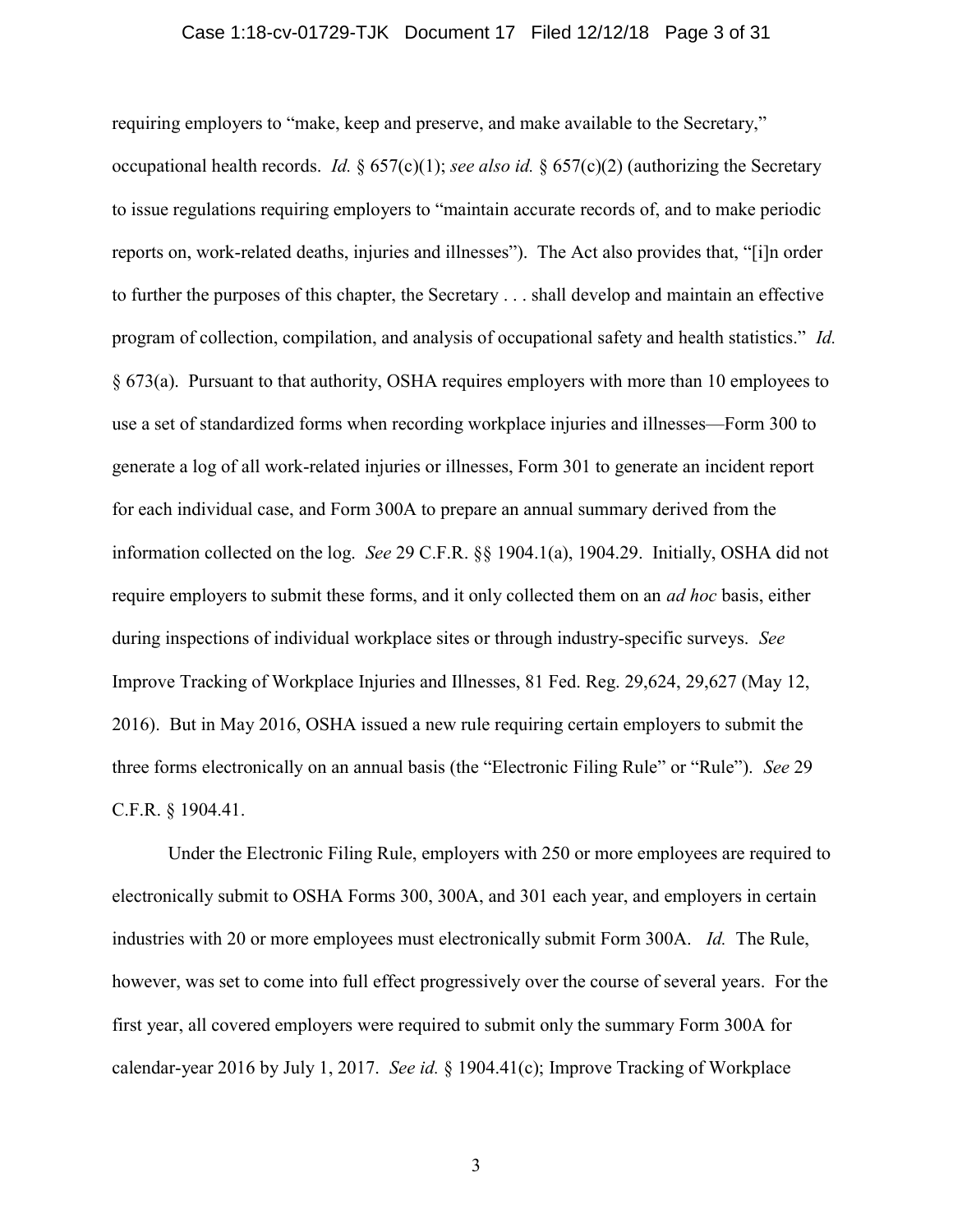#### Case 1:18-cv-01729-TJK Document 17 Filed 12/12/18 Page 4 of 31

Injuries and Illnesses: Delay of Compliance Date, 82 Fed. Reg. 55,761 (Nov. 24, 2017). For the following year, covered employers were required to submit their applicable forms—all three for employers with 250 or more employees, but only Form 300A for employers with 20 or more but less than 250 employees—for calendar-year 2017 by July 1, 2018. 29 C.F.R. § 1904.41(c). And then beginning in 2019, covered employers were required to submit their applicable forms for the preceding calendar year by March 2. Id.

 On June 28, 2017, shortly before the first deadline, OSHA issued a notice of proposed rulemaking to delay the initial filing deadline. See Improve Tracking of Workplace Injuries and Illnesses: Proposed Delay of Compliance Date, 82 Fed. Reg. 29,261 (June 28, 2017). And on November 24, 2017, OSHA published a final rule delaying that first filing deadline until December 15, 2017. 82 Fed. Reg. 55,761. Then, in May 2018—after the first filing deadline had passed—OSHA posted the following announcement on its website:

> Covered establishments with 250 or more employees are only required to provide their 2017 Form 300A summary data. OSHA is not accepting Form 300 and 301 information at this time. OSHA announced that it will issue a notice of proposed rulemaking (NPRM) to reconsider, revise, or remove provisions of the "Improve Tracking of Workplace Injuries and Illnesses" final rule, including the collection of the Forms 300/301 data. The Agency is currently drafting that NPRM and will seek comment on those provisions.

Compl. ¶ 20 (quoting OSHA, Final Rule Issued to Improve Tracking of Workplace Injuries and Illnesses, https://osha.gov/recordkeeping/finalrule/index.html) [hereinafter OSHA, May 2018 Announcement]. On July 30, OSHA issued the notice of proposed rulemaking to rescind the electronic filing requirements for Forms 300 and 301. See Tracking of Workplace Injuries and Illnesses, 83 Fed. Reg. 36,494 (proposed July 30, 2018). As part of that notice, OSHA stated that although "the initial deadline for electronic submission of information from OSHA Forms 300 and 301 by covered establishments with 250 or more employees was July 1, 2018[,]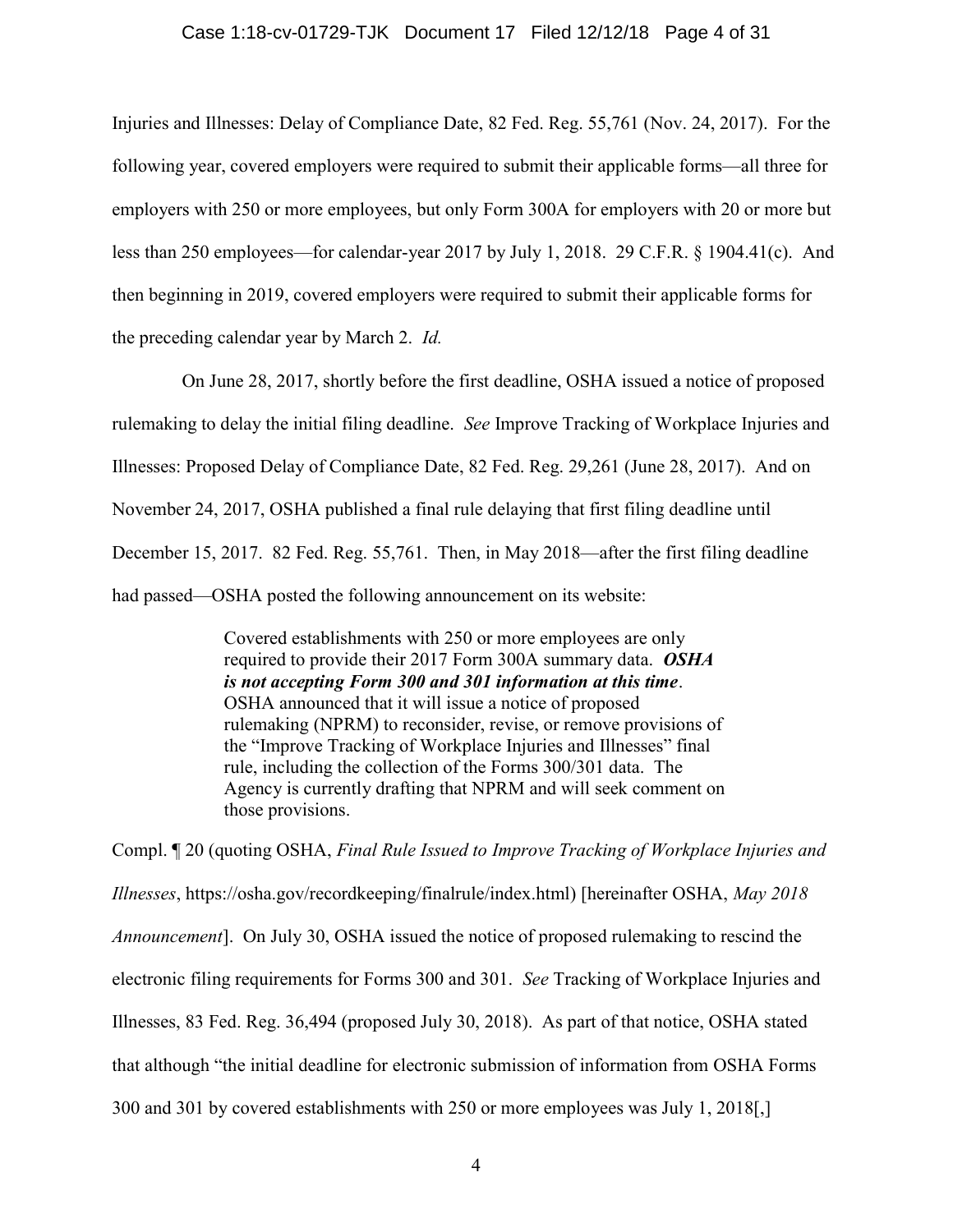### Case 1:18-cv-01729-TJK Document 17 Filed 12/12/18 Page 5 of 31

. . . OSHA will not enforce this deadline without further notice while this rulemaking is underway." *Id.* at 36,496. The public comment period for that proposed rescission closed on September 28, 2018. See id. at 36,494.

# B. Plaintiffs' Lawsuit

Plaintiffs to this action are three organizations engaged in research, education, and advocacy on matters of public health, including issues of workplace health and safety. Public Citizen Health Research Group ("PCHRG") "promotes research-based, system-wide changes in health care policy, including in the area of occupational health, and advocates for improved safety standards at work sites." Compl. ¶ 5. PCHRG alleges that it regularly uses information reported to government agencies, including publicly available data from OSHA, to analyze public health problems. See id. American Public Health Association ("APHA"), a public health advocacy group and professional association, "has an Occupational Health and Safety Section that advocates for the health, safety and well-being of workers, families, communities, and the environment." *Id.* **16.** Like PCHRG, APHA states that its members regularly rely on information reported to government agencies and made available to the public. See id. The Council of State and Territorial Epidemiologists ("CSTE") "is an organization of member states and territories representing public health epidemiologists," and it likewise alleges that its members use information reported to government agencies to track the incidence of work-related injuries and diseases. Id. ¶ 7. PCHRG, APHA, and CSTE (collectively, "Plaintiffs") allege that they each "rely on the type of data required to be reported and made publicly available under the [Electronic Reporting] Rule and [the Freedom of Information Act] to effectively track, investigate, and work to prevent work-related injury and disease in the United States." PI Mot. at 6. And they specifically allege that they intended to use the information submitted by covered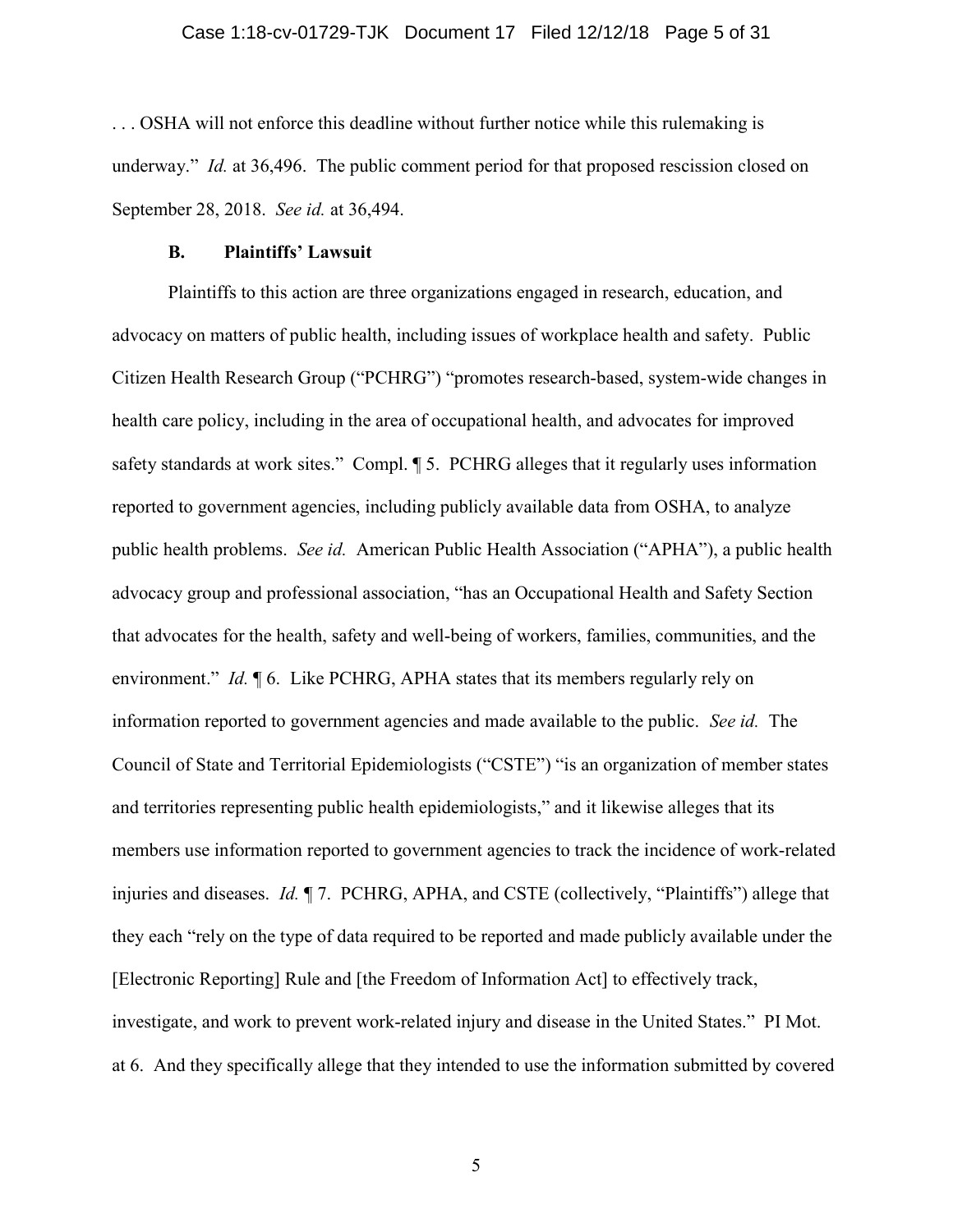#### Case 1:18-cv-01729-TJK Document 17 Filed 12/12/18 Page 6 of 31

employers under the Electronic Reporting Rule to conduct research on occupational health. See Compl. ¶¶ 5-7; see also Carome Decl. ¶ 3; Benjamin Decl. ¶ 3; Harrison Decl. ¶¶ 4-5.

On July 25, 2018, Plaintiffs commenced this action, alleging that OSHA's partial suspension of the Electronic Reporting Rule violates the APA and naming as defendants the Secretary of Labor in his official capacity, the Department of Labor, and OSHA (collectively, "Defendants"). See Compl. Plaintiffs bring two claims under the APA. First, they allege that "[b]y failing to engage in notice-and-comment rulemaking before suspending the July 1, 2018[] deadline, OSHA failed to observe procedures required by law, in contravention of the APA." *Id.* ¶ 26. And second, they contend that "OSHA's suspension of the requirement that covered establishments submit their 2017 Forms 300 and 301 by July 1, 2018, is arbitrary, capricious, or an abuse of discretion, in contravention of the APA." Id.  $\P$  29. Plaintiffs seek a declaratory judgment finding OSHA's actions in violation of the APA, a permanent injunction requiring Defendants to "implement and enforce all the requirements of the Electronic Reporting Rule," and an order requiring Defendants to accept submissions under the Rule within 30 days. Compl. at 10.

On September 7, 2018, six weeks after filing their complaint, Plaintiffs filed a motion for a preliminary injunction. They did not, however, request a hearing on their motion. In addition to elaborating on their claims under the APA, Plaintiffs describe the harm that they are allegedly suffering as a result of Defendants' conduct. Specifically, they maintain that when OSHA decided to suspend the submission deadline and to refuse to accept any submissions of Forms 300 and 301, it deprived them of "access to an important source of timely injury and illness information, which will make it more difficult for each of them and their members to analyze the causes of workplace injuries and illnesses and work toward preventing them." PI Mot. at 6.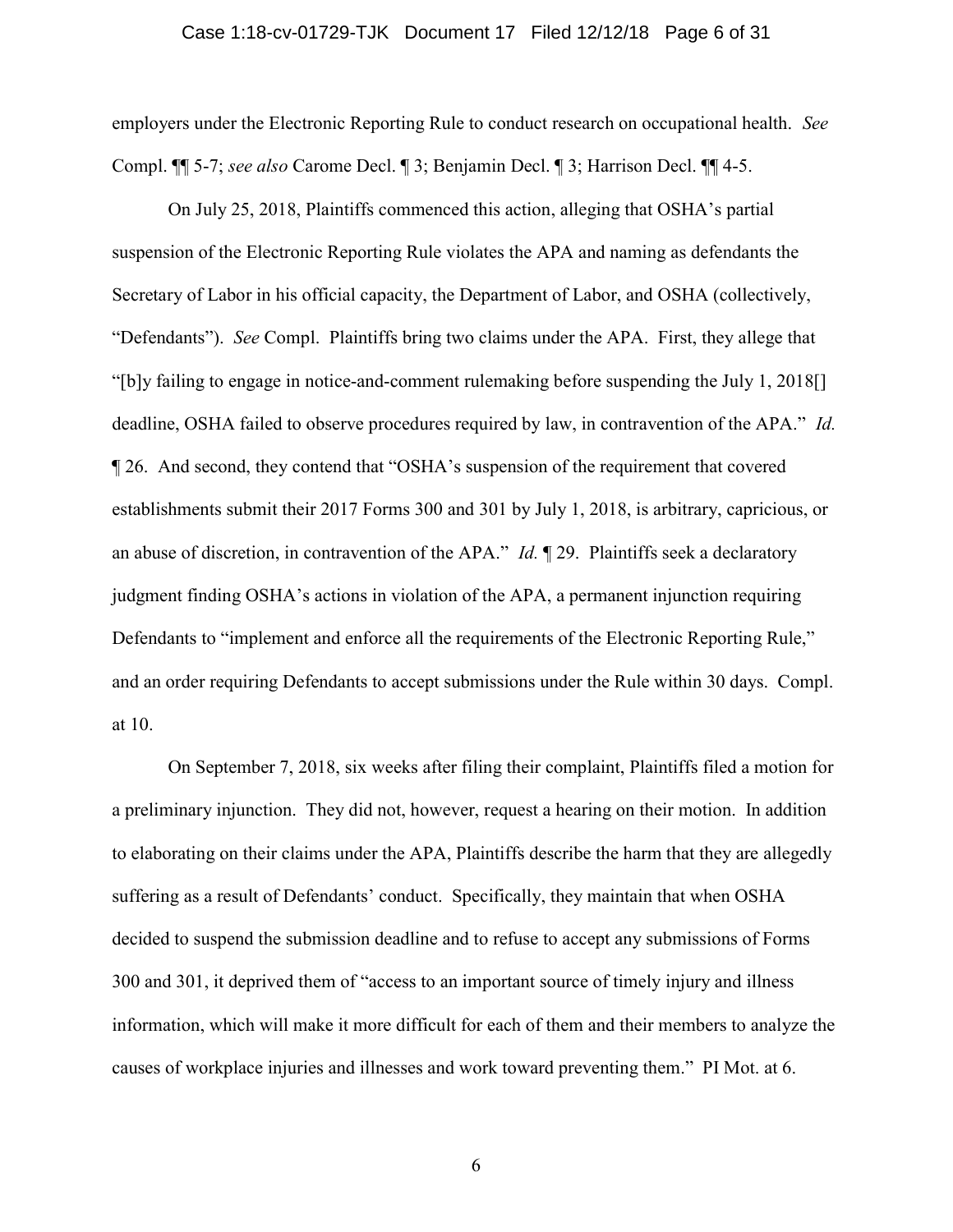#### Case 1:18-cv-01729-TJK Document 17 Filed 12/12/18 Page 7 of 31

On October 29, 2018, with Plaintiffs' motion for a preliminary injunction pending, Defendants filed a motion to dismiss the complaint under Federal Rule of Civil Procedure 12(b)(1) and (b)(6), arguing that Plaintiffs do not have standing to bring their claims and that they seek to challenge nonjusticiable exercises of OSHA's enforcement discretion. See MTD at 1-2, 7. Defendants contend first that Plaintiffs lack Article III standing because the relief that they seek—an injunction requiring OSHA to lift the suspension of the Electronic Reporting Rule and accept forms submitted under the Rule—is not likely to redress the injury they have alleged. Specifically, they argue that OSHA has no intention of making the information it would collect under the Rule publicly available and that the information would be exempt from disclosure under the Freedom of Information Act ("FOIA") even if Plaintiffs requested access to it. See id. at 10-12. Alternatively, Defendants argue that even if Plaintiffs have standing, their complaint must nonetheless be dismissed for failure to state a claim because the conduct Plaintiffs seek to challenge constitutes an exercise of OSHA's enforcement discretion and is therefore unreviewable under the APA, 5 U.S.C. § 701(a)(2). See id. at  $12$ -16.<sup>2</sup>

Both Plaintiffs' motion for preliminary injunctive relief and Defendants' motion to dismiss are ripe for review. As Defendants' motion could potentially dispose of the entire action, the Court will address that motion first.

<sup>&</sup>lt;sup>2</sup> Despite some prior inconsistency within the Circuit, the Court of Appeals has held that "a complaint seeking review of agency action 'committed to agency discretion by law,' 5 U.S.C. § 701(a)(2), has failed to state a claim under the APA, and therefore should be dismissed under Rule  $12(b)(6)$ , not under the jurisdictional provision of Rule  $12(b)(1)$ ." Sierra Club v. Jackson, 648 F.3d 848, 854 (D.C. Cir. 2011) (citing Oryszak v. Sullivan, 576 F.3d 522, 525 (D.C. Cir. 2009)).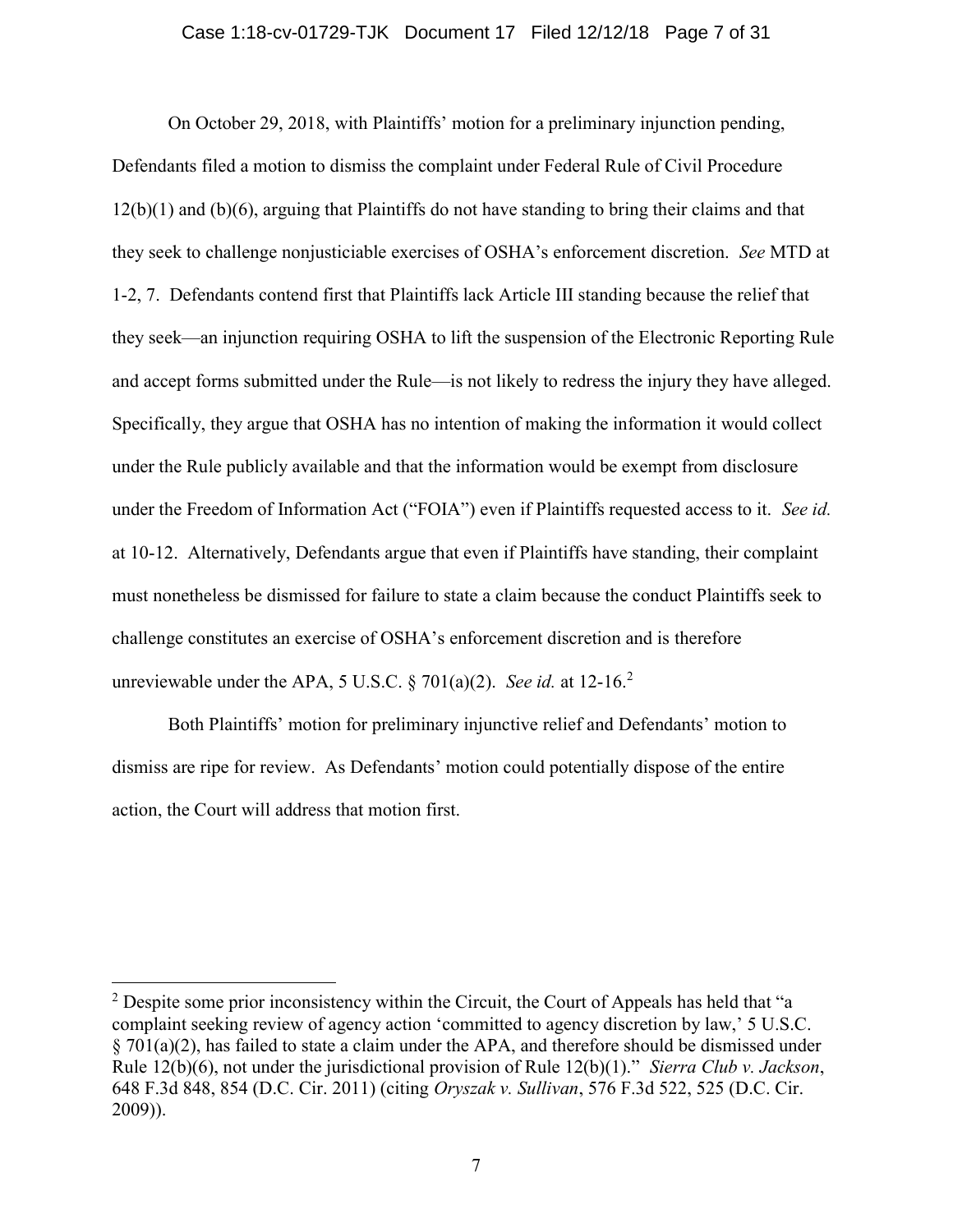#### II. Motion to Dismiss

# A. Legal Standard

A motion to dismiss under Federal Rule of Civil Procedure 12(b)(1) "presents a threshold challenge to the court's jurisdiction." Haase v. Sessions, 835 F.2d 902, 906 (D.C. Cir. 1987). As federal courts are courts of limited jurisdiction, it is "presumed that a cause lies outside this limited jurisdiction." *Kokkonen v. Guardian Life Ins. Co.*, 511 U.S. 375, 377 (1994). Thus, when faced with a motion to dismiss under Rule 12(b)(1), "the plaintiff bears the burden of establishing jurisdiction by a preponderance of the evidence." Maron v. U.S. Capitol Police Bd., 820 F. Supp. 2d 48, 53 (D.D.C. 2011) (citing Lujan v. Defenders of Wildlife, 504 U.S. 555, 561 (1992)). In reviewing such a motion, while the Court is not limited to the allegations in the complaint and may consider materials outside the pleadings, the Court must "accept all of the factual allegations in [the] complaint as true." Jerome Stevens Pharm., Inc. v. Food & Drug Admin., 402 F.3d 1249, 1253-55 (D.C. Cir. 2005) (alteration in original) (quoting United States v. Gaubert, 499 U.S. 315, 327 (1991)).

A party may also move to dismiss a complaint under Federal Rule of Civil Procedure 12(b)(6) on the ground that it "fail[s] to state a claim upon which relief can be granted." "To survive a motion to dismiss [under Rule 12(b)(6)], a complaint must contain sufficient factual matter, accepted as true, to 'state a claim to relief that is plausible on its face." Ashcroft v. Iqbal, 556 U.S. 662, 678 (2009) (quoting Bell Atl. Corp. v. Twombly, 550 U.S. 544, 570 (2007)). Unlike consideration of a motion under  $12(b)(1)$ , "[i]n determining whether a complaint states a claim, the court may [only] consider the facts alleged in the complaint, documents attached thereto or incorporated therein, and matters of which it may take judicial notice." Stewart v. Nat'l Educ. Ass'n, 471 F.3d 169, 173 (D.C. Cir. 2006). Though "a court must accept as true all of the allegations contained in a complaint," "[t]hreadbare recitals of the elements of a cause of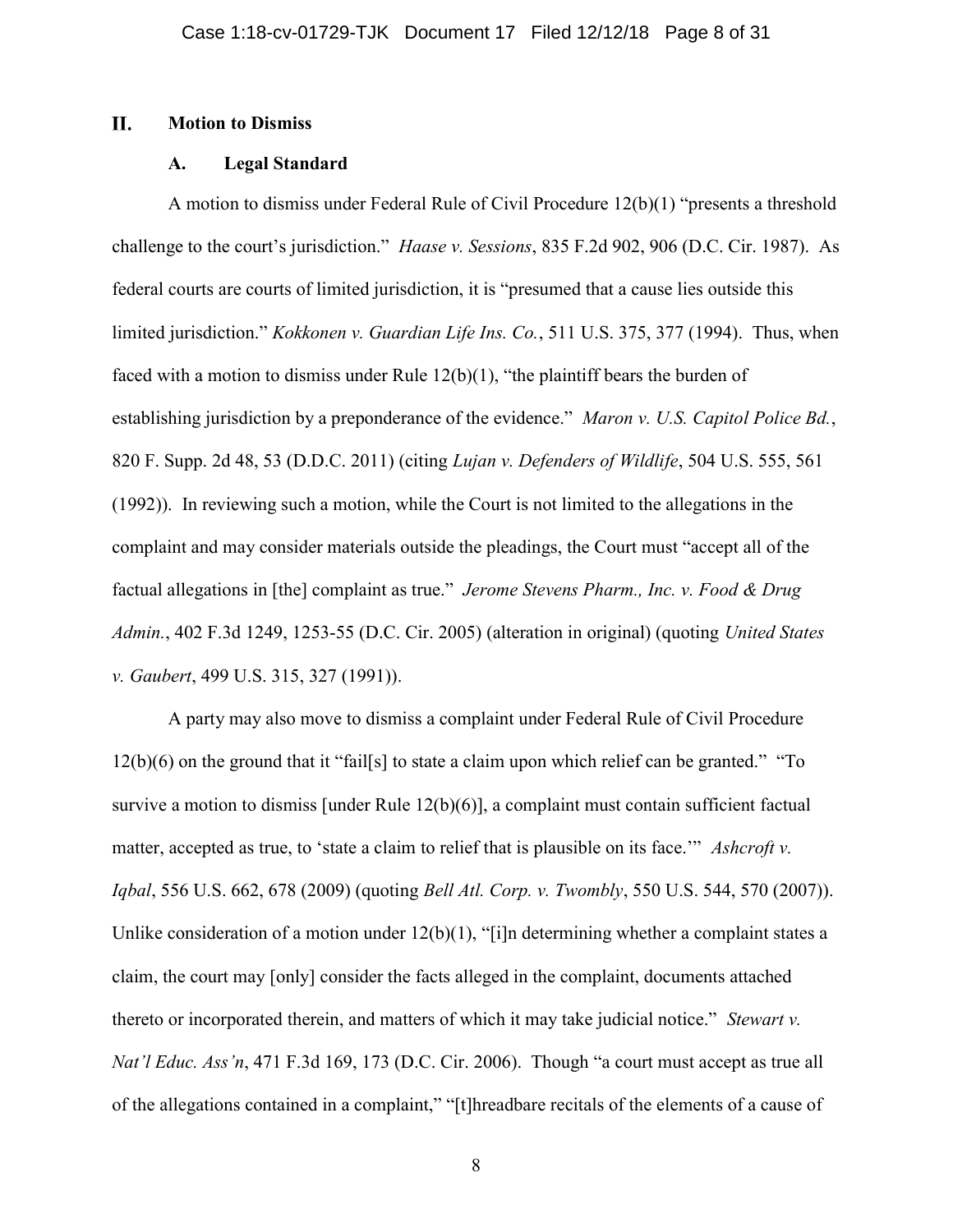### Case 1:18-cv-01729-TJK Document 17 Filed 12/12/18 Page 9 of 31

action, supported by mere conclusory statements, do not suffice." Iqbal, 556 U.S. at 678 (citing Twombly, 550 U.S. at 556).

# B. Analysis

# 1. Standing

The jurisdiction of the federal courts extends only to those cases and controversies "of the justiciable sort referred to in Article III" of the Constitution—that is, only to those claims for which the plaintiff can demonstrate that he has "standing" to bring. *Lujan*, 504 U.S. at 560. "[T]he irreducible constitutional minimum of standing contains three elements." Id. First, the plaintiff must have suffered an injury in fact—the "invasion of a legally protected interest which is (a) concrete and particularized . . . and (b) actual or imminent, not conjectural or hypothetical." Id. (internal quotation marks and citations omitted). Second, there must be a "causal connection between the injury and the conduct complained of" such that the injury is "fairly traceable to the challenged action of the defendant, and not the result of the independent action of some third party not before the court." Arpaio v. Obama, 797 F.3d 11, 19 (D.C. Cir. 2015) (quoting Lujan, 504 U.S. at 561). And third, "it must be 'likely, as opposed to merely speculative, that the injury will be redressed by a favorable decision." *Id.* (quoting *Lujan*, 504 U.S. at 561).

The threshold showing that Plaintiffs must make for each element of standing "depends on the stage of the litigation." Food & Water Watch, Inc. v. Vilsack, 808 F.3d 905, 913 (D.C. Cir. 2015) (citing Bennett v. Spear, 520 U.S. 154, 167-68 (1997)). And at this pleading stage, to survive a motion to dismiss, Plaintiffs "must state a plausible claim that [they have] suffered an injury in fact fairly traceable to the actions of the defendant that is likely to be redressed by a favorable decision on the merits." *Id.* (alteration in original) (quoting *Humane Soc'y of the U.S.* v. Vilsack, 797 F.3d 4, 8 (D.C. Cir. 2015)).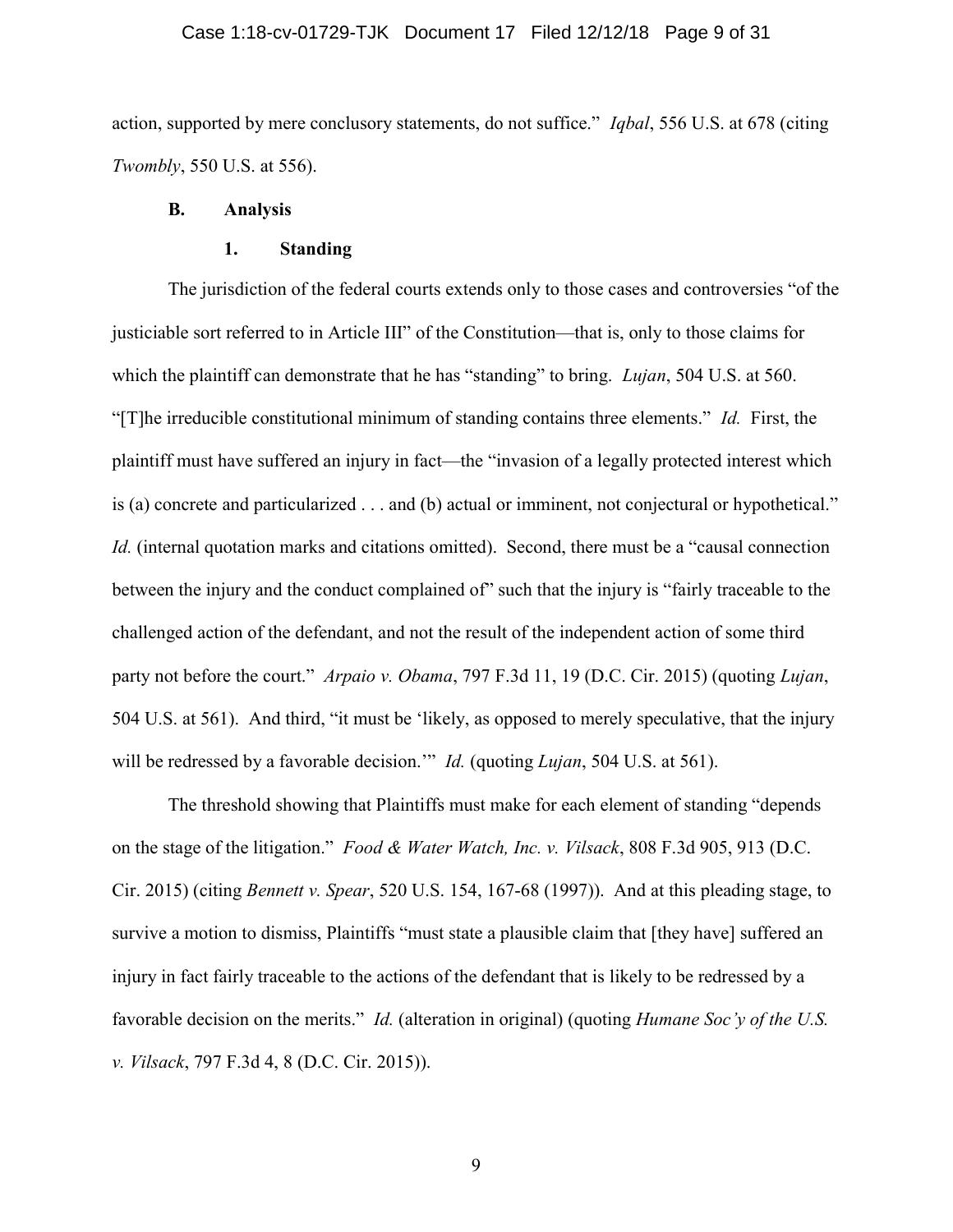# Case 1:18-cv-01729-TJK Document 17 Filed 12/12/18 Page 10 of 31

As organizations, Plaintiffs "can assert standing on [their] own behalf, on behalf of [their] members or both." *Equal Rights Ctr. v. Post Props., Inc.*, 633 F.3d 1136, 1138 (D.C. Cir. 2011). Though they do not state so explicitly, Plaintiffs appear to take both avenues. See Carome Decl. ¶ 4 (alleging harm suffered by the organization); Benjamin Decl. ¶¶ 2-4 (alleging harm suffered by the organization and its members); Harrison Decl. ¶¶ 5, 7 (alleging harm suffered by the organization and its members). Since Plaintiffs' organizational standing alone would suffice to satisfy Article III's requirements, however, the Court will focus its analysis there. See Bowsher v. Synar, 478 U.S. 714, 721 (1986). In organizational-standing cases, courts "conduct the same inquiry as in the case of an individual." Havens Realty Corp. v. Coleman, 455 U.S. 363, 378 (1982). Thus, Plaintiffs must demonstrate that, as organizations, they have suffered injuries in fact fairly traceable to Defendants' challenged conduct and likely to be redressed by the requested relief.

In their motion to dismiss, Defendants seize exclusively on the redressability requirement. But this Court has "an independent obligation to determine whether subject-matter jurisdiction exists," and that obligation is not lessened by the chosen scope of the parties' jurisdictional dispute. Arbaugh v. Y & H Corp., 546 U.S. 500, 514 (2006). Accordingly, the Court will address all three elements of standing in turn.

# a. Injury in Fact

This Circuit has repeatedly recognized that an organization suffers an injury in fact when it is deprived of information integral to its core activities. See, e.g., Action All. of Senior Citizens of Greater Philadelphia v. Heckler, 789 F.2d 931, 937-38 (D.C. Cir. 1986) (finding the organization suffered a concrete and specific injury when it was denied "access to information and avenues of redress [it] wish[ed] to use in [its] routine information-dispensing, counseling, and referral activities"); *People for the Ethical Treatment of Animals v. U.S. Dep't of Agric.*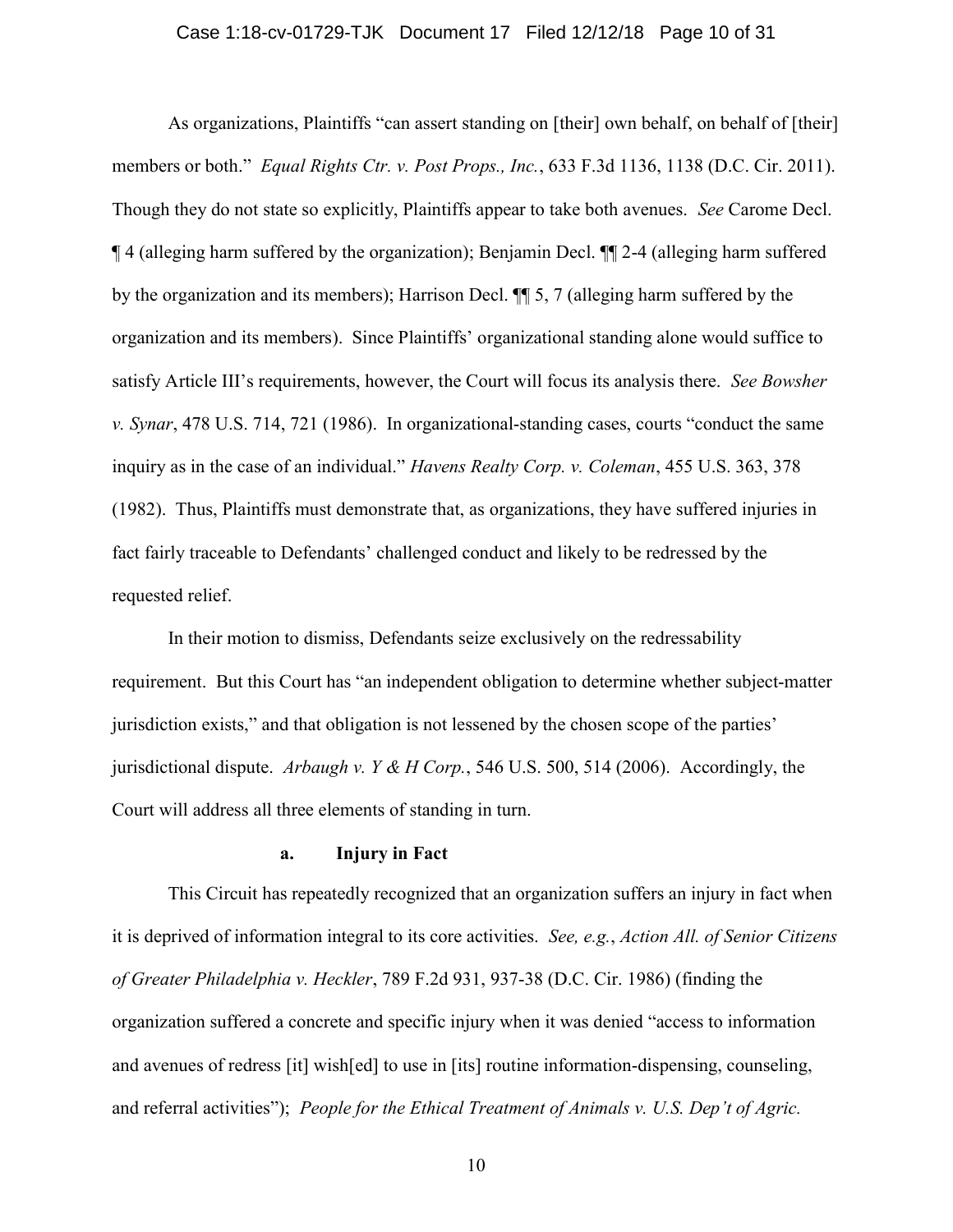$(PETA)$ , 797 F.3d 1087, 1095 (D.C. Cir. 2015); Abigail All. for Better Access to Dev. Drugs v. Eschenbach, 469 F.3d 129, 133 (D.C. Cir. 2006).

Plaintiffs' professed injuries here are no different. Each has alleged that its "activities [are] impeded" when it cannot rely on the information OSHA would ordinarily collect under the Electronic Reporting Rule. Abigail All., 469 F.3d at 133. Michael Carome, PCHRG's director, describes PCHRG's intent to "use the work-related injury and illness data submitted to OSHA . . . to conduct research on issues of workplace health and safety," and that without that data, PCHRG is "substantially limit[ed] [in] the type and amount of information that [it] will be able to use to conduct research." Carome Decl. ¶¶ 3-4. APHA's Executive Director, Georges Benjamin, and CTSE-member and former President Robert Harrison allege identical impairments. See Benjamin Decl. ¶¶ 3-4; Harrison Decl. ¶¶ 4-7. Such allegations of injury, particularly at the motion-to-dismiss stage, are sufficient to satisfy the injury-in-fact requirement. See PETA, 797 F.3d at 1095.

### b. Traceability

Plaintiffs without question also satisfy the traceability requirement. The causation element of standing requires "a fairly traceable connection between the plaintiff's injury and the complained-of conduct of the defendant." Steel Co. v. Citizens for a Better Env't, 523 U.S. 83, 103 (1998). Here, the causal relationship is quite clear. Plaintiffs allege that OSHA, in violation of the APA, indefinitely suspended the Electronic Reporting Rule without following proscribed statutory procedures and without adequate justification. As a result of that suspension, employers are not required to submit Forms 300 and 301, nor will OSHA even accept those forms if submitted, and thus OSHA no longer collects the occupational health and injury data on which Plaintiffs profess to rely. Defendants' redressability argument—that Plaintiffs would not be able to access the information regardless—does not compel a different conclusion. See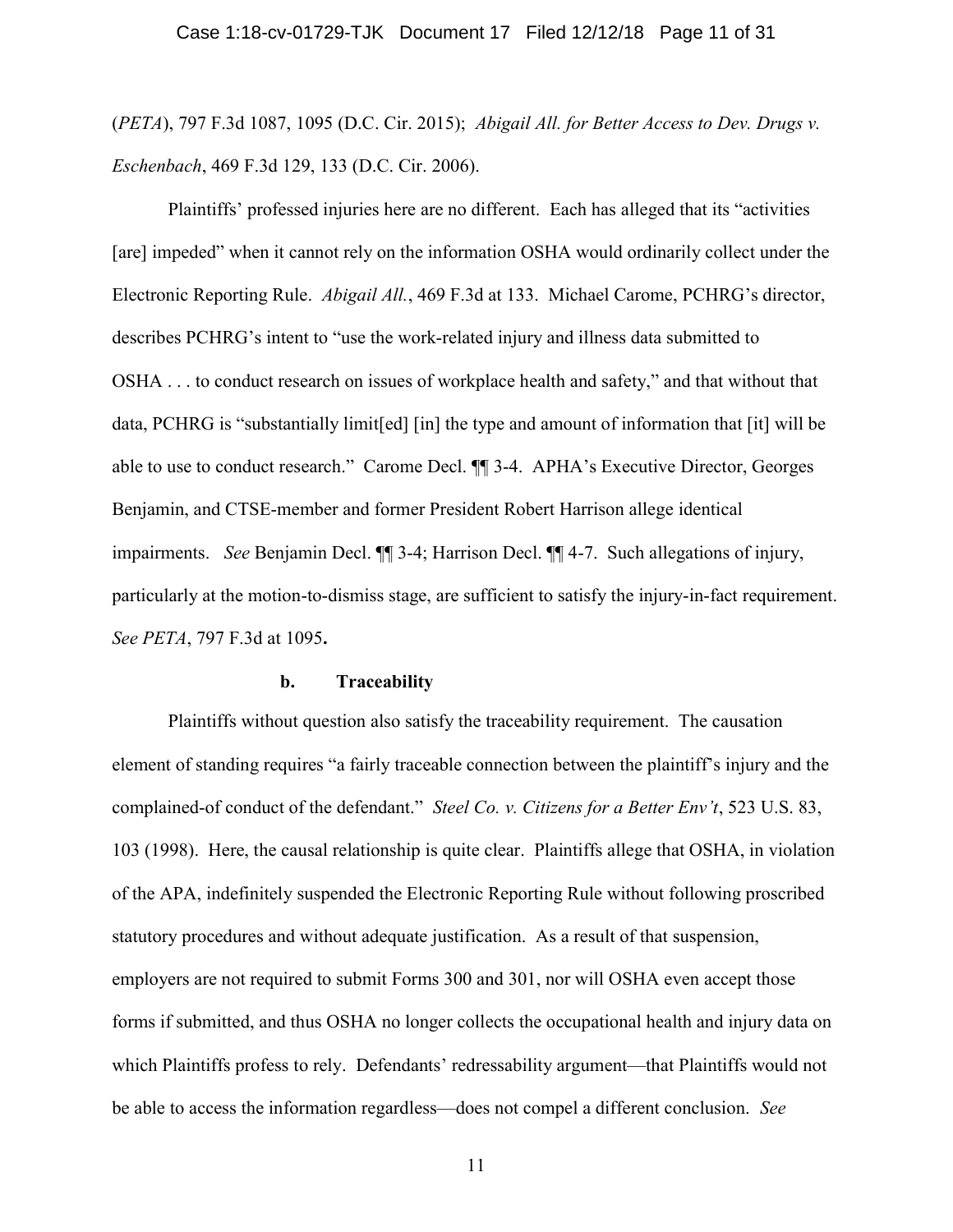Bennett, 520 U.S. at 168-69 (concluding that an "injury 'fairly traceable' to the defendant" need not be "an injury as to which the defendant's actions are the very last step in the chain of causation").

# c. Redressability

Turning finally to the redressability requirement, Plaintiffs must plausibly allege "a likelihood that the requested relief will redress the alleged injury." Steel Co., 523 U.S. at 103. And it is here, Defendants contend, that Plaintiffs falter. Defendants first argue that "it is purely speculative that [Plaintiffs] would obtain redress from a favorable decision because the relief they seek is only an order compelling OSHA to *collect* the Forms 300 and 301," and not likewise granting Plaintiffs access to that data. MTD at 11. Specifically, Defendants note that because OSHA has no intention of publicly sharing the collected information, and indeed that it would withhold the information if requested under FOIA, citing privacy concerns, Plaintiffs, even if they are successful in this suit, would be forced to bring a subsequent FOIA claim in order to access the data. See id. And FOIA Exemptions  $6$  and  $7(C)$ , Defendants insist, would squarely apply to the records at issue because they contain "[p]ersonally identifiable medical data," rendering any future FOIA request for said data dubious at best. See id. (citing 5 U.S.C. § 552(b)). Second, Defendants submit that even if the Court orders OSHA to lift the suspension and collect the required forms, "it is far from certain that establishments would file the 2017 data" because the regulatory filing date has already passed. *Id.* at 11-12. Given these uncertainties, Defendants maintain that Plaintiffs cannot adequately show that they are likely to actually receive any useful data, thereby redressing their alleged injury, if the Court grants them their requested relief.

Plaintiffs are much more confident in their prospects. They argue that Defendants' invocation of Exemptions 6 and 7(C) is misguided, as the Electronic Reporting Rule does not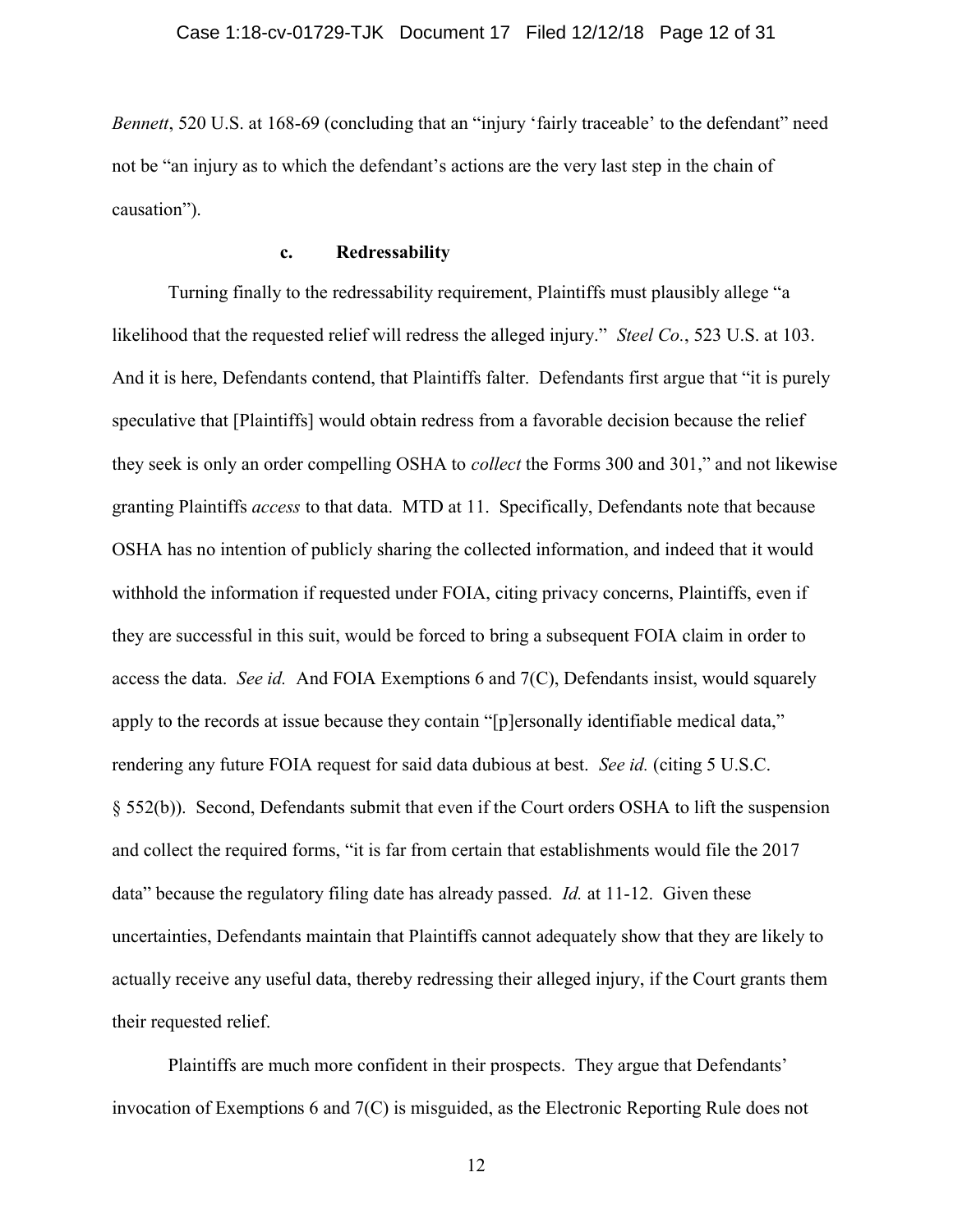#### Case 1:18-cv-01729-TJK Document 17 Filed 12/12/18 Page 13 of 31

require employers to include any personally identifiable information on Forms 300 or 301. See MTD Opp'n at 9. Moreover, Plaintiffs reject Defendants' speculation that if OSHA lifts its suspension of the Electronic Reporting Rule, covered employers will nonetheless "choose to violate the law and refuse to submit the required information," noting that Defendants have no evidence to support this assertion of massive noncompliance and that the available evidence indeed suggests otherwise. Id. at 11. Plaintiffs thus maintain that they have met their burden to plausibly allege standing. The Court agrees.

Addressing their latter argument first, Defendants claim that even if the Court orders OSHA to lift its suspension of the Electronic Reporting Rule, employers may nonetheless neglect to file the forms covering calendar-year 2017. But they offer no evidence to support this conjecture, and the existing regulatory framework suggests otherwise. Independent of the Electronic Reporting Rule, covered establishments are still required to record individual incidents and compile a log of such incidents using Forms 301 and 300, respectively. See 29 C.F.R. §§ 1904.1, 1904.29. Therefore, there is little reason to assume that employers would encounter any more difficulty meeting the Rule's requirements—submission of records they are already required to maintain—simply because more time has elapsed since the calendar year in question.<sup>3</sup> Without any evidence to suggest otherwise, Defendants cannot rest on speculation that employers may nonetheless decide not to comply with the Rule. And the Court will not assume that employers will take "the extraordinary measure of [refusing to submit the required forms] in violation of the law." Nat'l Wrestling Coaches Ass'n v. Dep't of Educ., 366 F.3d 930,

 $3$  The regulation also allows employers to record the information on an "equivalent form," which OSHA has defined as "one that has the same information, is as readable and understandable, and is completed using the same instructions as the OSHA form it replaces." 29 C.F.R. § 1904.29. Whether employers use Forms 300 and 301 or suitable equivalents, however, the reasoning holds.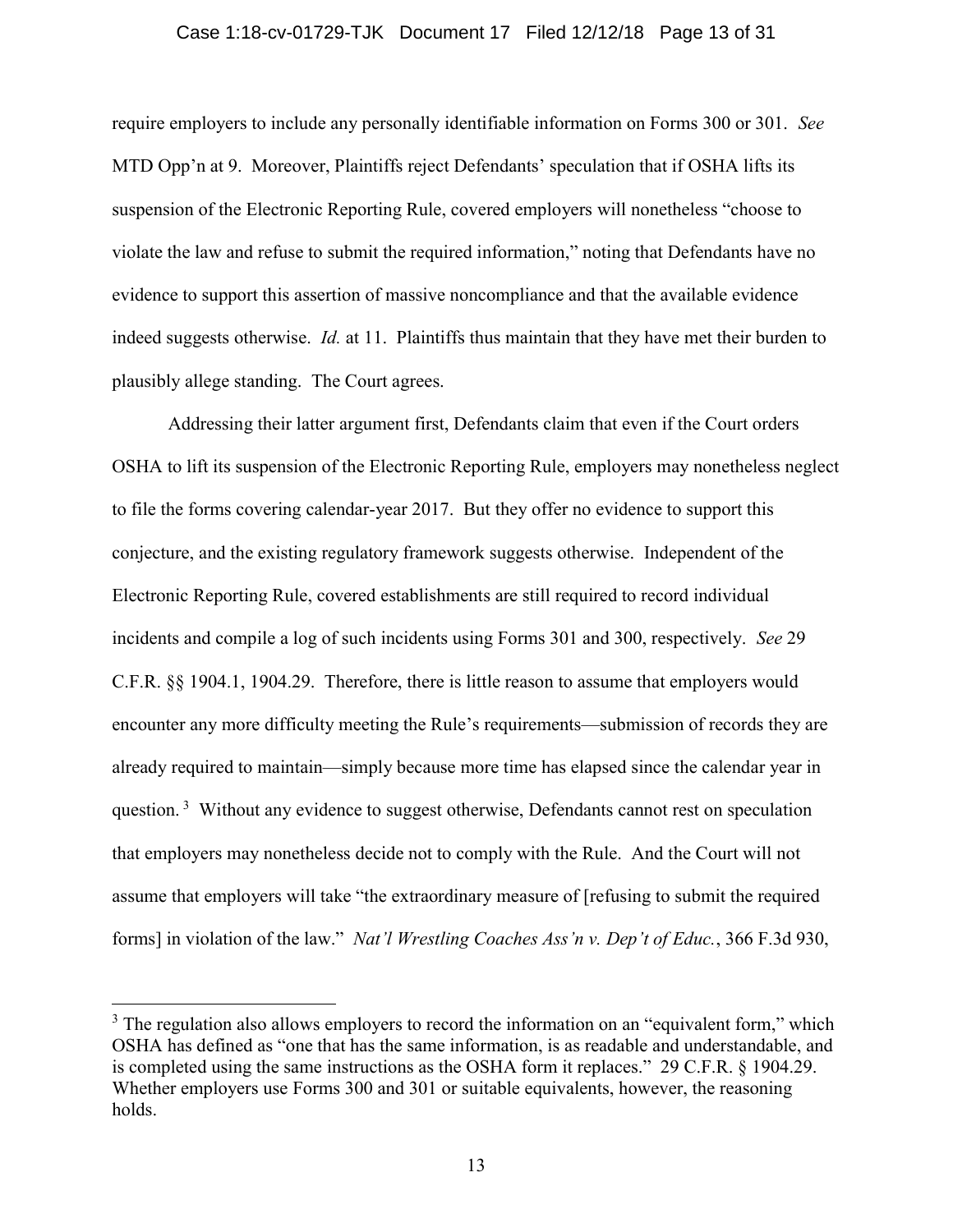# Case 1:18-cv-01729-TJK Document 17 Filed 12/12/18 Page 14 of 31

941 (D.C. Cir. 2004), abrogated on other grounds by Perry Capital LLC v. Mnuchin, 864 F.3d 591 (D.C. Cir. 2017).

Turning next to the question of Plaintiffs' hypothetical FOIA suit, at the outset, the Court notes that the parties appear to assume that the mere fact that Plaintiffs would have to use FOIA to obtain the collected data if Plaintiffs are successful in this action does not alone defeat Plaintiffs' claim of redressability. They both insist, rather, that redressability turns on the potential success of that FOIA claim. See MTD at 11; MTD Opp'n at 9 n.2. The Court likewise sees no reason why the extra step of bringing a FOIA claim would necessarily mean that Plaintiffs cannot allege a likelihood of redress. See Teton Historic Aviation Found. v. U.S. Dep't of Def., 785 F.3d 719, 727 (D.C. Cir. 2015) (per curiam) (collecting cases) ("[I]n our past cases, a plaintiff who could not directly compel the defendant to redress its injury has often been able to establish redressability nonetheless because some independent legal requirement would force the defendant to offer whatever benefit was at issue.").

Ultimately, the crux of the redressability analysis is the *likelihood* that the requested relief will redress the claimed injury. See Utah v. Evans, 536 U.S. 452, 464 (2002). It is not a question of whether an order granting Plaintiffs' requested relief will instantly and unquestionably cure their alleged harm. Indeed, Plaintiffs, particularly at this stage of the litigation, are certainly not "required 'to *prove* that granting the requested relief is *certain* to alleviate' their injury." Int'l Ladies' Garment Workers' Union v. Donovan, 722 F.2d 795, 811 (D.C. Cir. 1983) (quoting Cmty. Nutrition Inst. v. Block, 698 F.2d 1239, 1248 (D.C. Cir. 1983), rev'd on other grounds, 467 U.S. 340 (1984)); see also Teton Historic Aviation Found., 785 F.3d at 727 ("The standing requirement would be a high wall indeed if a plaintiff could only sue when the defendant was under an inescapable obligation to act as the plaintiff desired."). And in this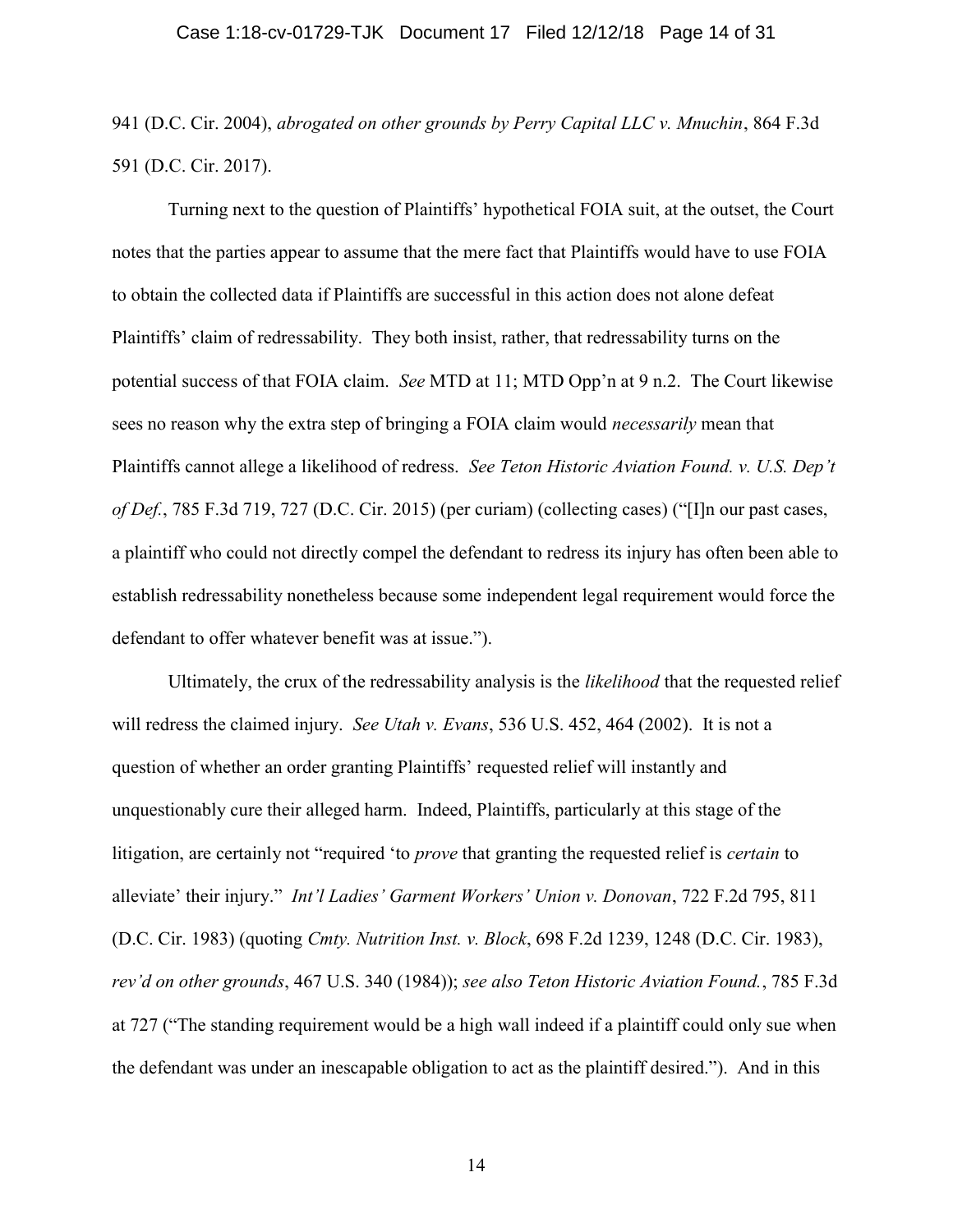#### Case 1:18-cv-01729-TJK Document 17 Filed 12/12/18 Page 15 of 31

case, the Court can determine that likelihood by gauging Plaintiffs' prospects in a subsequent FOIA action. To be sure, the Court recognizes that this analysis may not be workable in every circumstance. When an organization alleges an informational injury due to some agency action or inaction, it may be uncertain precisely what information or records the requested relief might ultimately generate, rendering an analysis under FOIA nearly impossible. But that is not the case here, where the specific information that would be subject to Plaintiffs' FOIA request—the data fields comprising Forms 300 and 301 that covered employers must submit—is clear from the record.

Under FOIA Exemptions 6 and 7(C), the two exemptions cited by Defendants, the government may withhold certain records to protect against invasions of personal privacy. See 5 U.S.C. § 552(b)(6), (7)(C). Exemption 6 specifically covers "personnel and medical files and similar files the disclosure of which would constitute a clearly unwarranted invasion of personal privacy." *Id.* § 552(b)(6). And Exemption 7(C) covers "records or information compiled for law enforcement purposes, but only to the extent that the production of such law enforcement records or information . . . could reasonably be expected to constitute an unwarranted invasion of personal privacy." Id.  $\S$  552(7). In applying either exemption, courts must "balance the privacy interests that would be compromised by disclosure against the public interest in the release of the requested information." 100Reporters LLC v. U.S. Dep't of Justice, 248 F. Supp. 3d 115, 158 (D.D.C. 2017) (quoting *Beck v. Dep't of Justice*, 997 F.2d 1489, 1491 (D.C. Cir. 1993)).<sup>4</sup>

<sup>&</sup>lt;sup>4</sup> The Court recognizes that, for either exemption, a reviewing court must first determine that the records at issue are the type of records covered by that exemption. See McCann v. U.S. Dep't of Health & Human Servs., 828 F. Supp. 2d 317, 322 (D.D.C. 2011). And though neither party has addressed this issue, the Court has particular doubts that forms submitted under the Electronic Reporting Rule would qualify as "records or information compiled for law enforcement purposes," 5 U.S.C. § 552(b)(7), such that exemption 7(C) would even apply, see Bartko v U.S.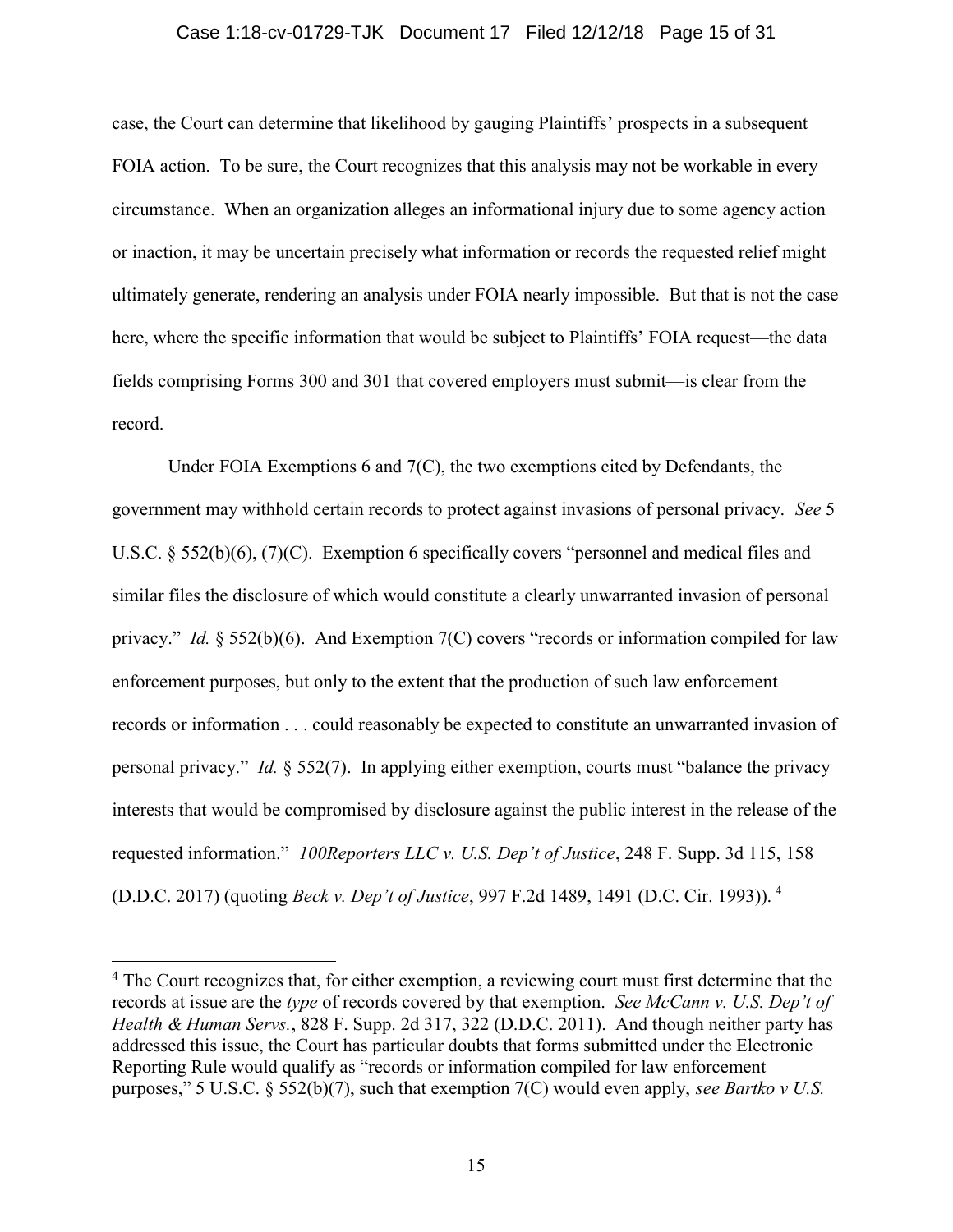# Case 1:18-cv-01729-TJK Document 17 Filed 12/12/18 Page 16 of 31

However, FOIA provides that an agency must release "[a]ny reasonably segregable portion of a record . . . after deletion of the portions which are exempt," 5 U.S.C. § 552(b), and thus "an agency cannot justify withholding an entire document simply by showing that it contains some exempt material." Mead Data Cent., Inc. v. U.S. Dep't of the Air Force, 566 F.2d 242, 260 (D.C. Cir. 1977).

In relying on Exemptions 6 and 7(C)'s protection from unwarranted invasions of privacy, Defendants maintain that individuals' privacy interests in their personally identifiable medical records are "paradigmatic examples of materials qualifying for withholding." MTD at 11. The Court has no quarrel with that assertion. But release of the information must implicate "personal privacy"; that is, it must risk release into the public knowledge about an individual's private information. 5 U.S.C. § 552(b)(6), (7)(C) (emphasis added); see also Schrecker v. U.S. Dep't of Justice, 349 F.3d 657, 661 (D.C. Cir. 2003) ("On the privacy side of the ledger, our decisions have consistently supported nondisclosure of names or other information *identifying individuals* appearing in law enforcement records." (Emphasis added)).

Here, the information that Plaintiffs contend they would seek from the records compiled by OSHA under the Electronic Reporting Rule is not personally identifiable. The Rule requires employers to submit that data in distinct, standardized fields. On Form 300, the annual incident

Dep't of Justice, 898 F.3d 51, 64 (D.C. Cir. 2018) ("To qualify as law-enforcement records, the documents must arise out of investigations which focus directly on specifically alleged illegal acts . . . which could, if proved, result in civil or criminal sanctions." (internal quotation marks omitted) (quoting Rural Housing All. v. U.S. Dep't of Agric., 498 F.2d 73, 81 (D.C. Cir. 1974))); see also Cooper Cameron Corp. v. U.S. Dep't of Labor, 280 F.3d 539, 542 (5th Cir. 2002) (noting that OSHA, in response to a FOIA request for documents relating to an investigation of a specific workplace accident, released partially-redacted versions of the "standard inspection forms" despite withholding the rest of the investigatory file under the law-enforcement exemption). Nonetheless, the Court need not address that question, because even if the records qualify under either Exemption, the Court finds that OSHA likely could not withhold so substantial a portion of those records as to deprive Plaintiffs of significant redress.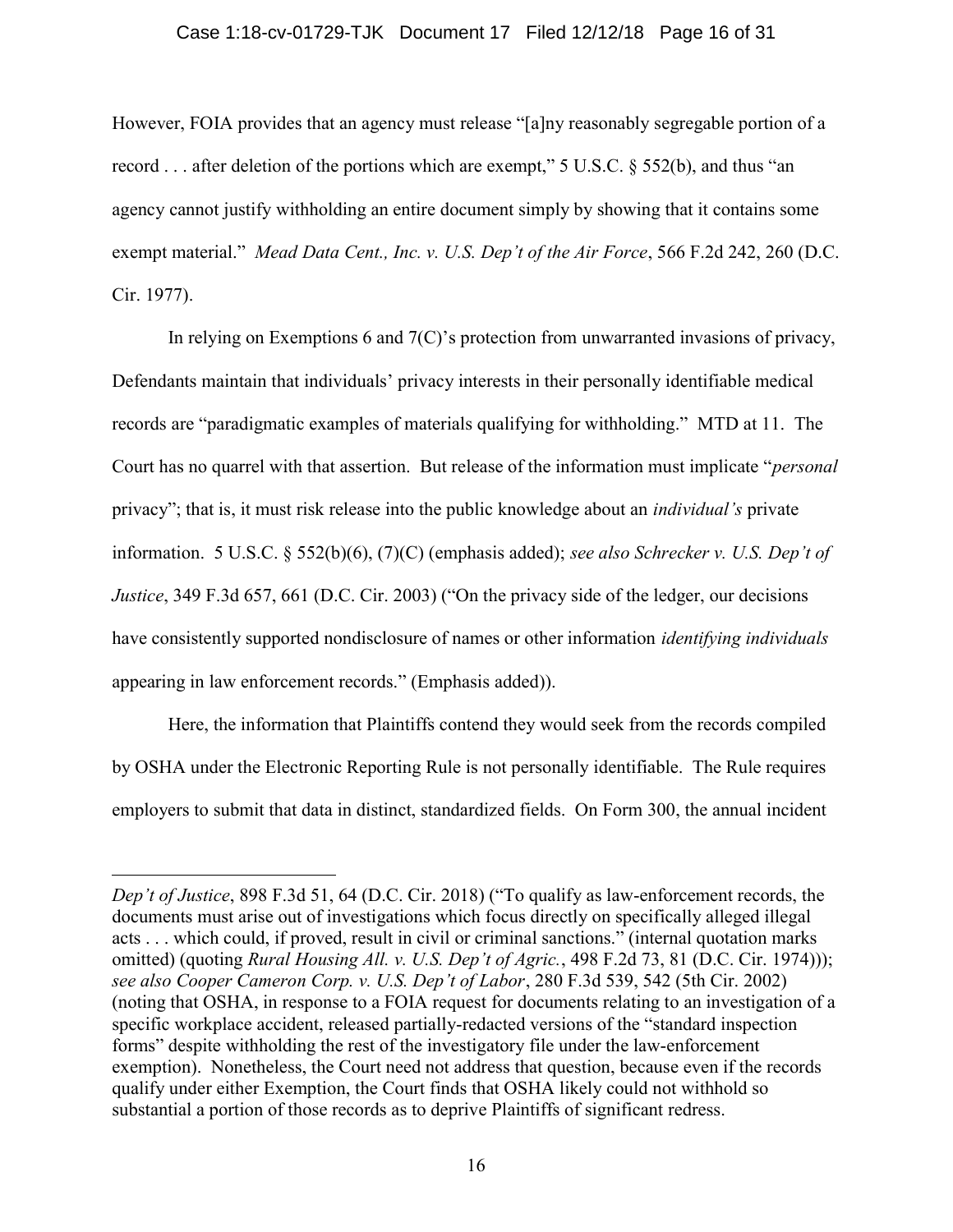### Case 1:18-cv-01729-TJK Document 17 Filed 12/12/18 Page 17 of 31

log, the employer need only list, for each incident, the employee's job title, where the event occurred, a description of the injury, and the number of days away from work or on restricted duty, and then select checkboxes for the outcome of the incident and the category of injury or illness. See MTD Opp'n at 10 n.3 (citing OSHA, *Injury & Illness Recordkeeping Forms – 300*, 300A, 301 (OSHA Forms), https://www.osha.gov/recordkeeping/RKforms.html); see also 81 Fed. Reg. at 29,650 (noting that OSHA will not collect employee names). As for Form 301, the Rule states that OSHA "will not collect or publish Field 1 (employee name), Field 2 (employee address), Field 6 (name of treating physician or health care provider), or Field 7 (name and address of non-workplace treating facility)." 81 Fed. Reg. at 29,650. The remaining fields request the employee's date of birth, date hired, and gender, and, most importantly for Plaintiffs' purposes, information describing the specific incident in question. See OSHA, OSHA Forms, supra.

Plaintiffs, in conducting research on matters of occupation health and safety, seek only the de-identified data and descriptions from these forms regarding workplace injuries and illnesses. See MTD Opp'n at 10; PI Reply at 5 n.1. That information is contained, in particular, in the fields requesting incident descriptions and outcomes, and nothing in the form instructions requires employers to include any identifying information about the employee or the employer there. In fact, the forms specifically instruct otherwise. See OSHA, OSHA Forms, supra. And the release of that information "constitutes only a de minimis invasion of privacy when the identities of [affected individuals] are unknown." U.S. Dep't of State v. Ray, 502 U.S. 164, 176 (1991). Under either exemption, when no more than a de minimis privacy interest is at stake, the exemption does not apply. See ACLU v. U.S. Dep't of Justice, 655 F.3d 1, 12 (D.C. Cir. 2011); Multi Ag Media LLC v. Dep't of Agric., 515 F.3d 1224, 1229 (D.C. Cir. 2008); see also Fed.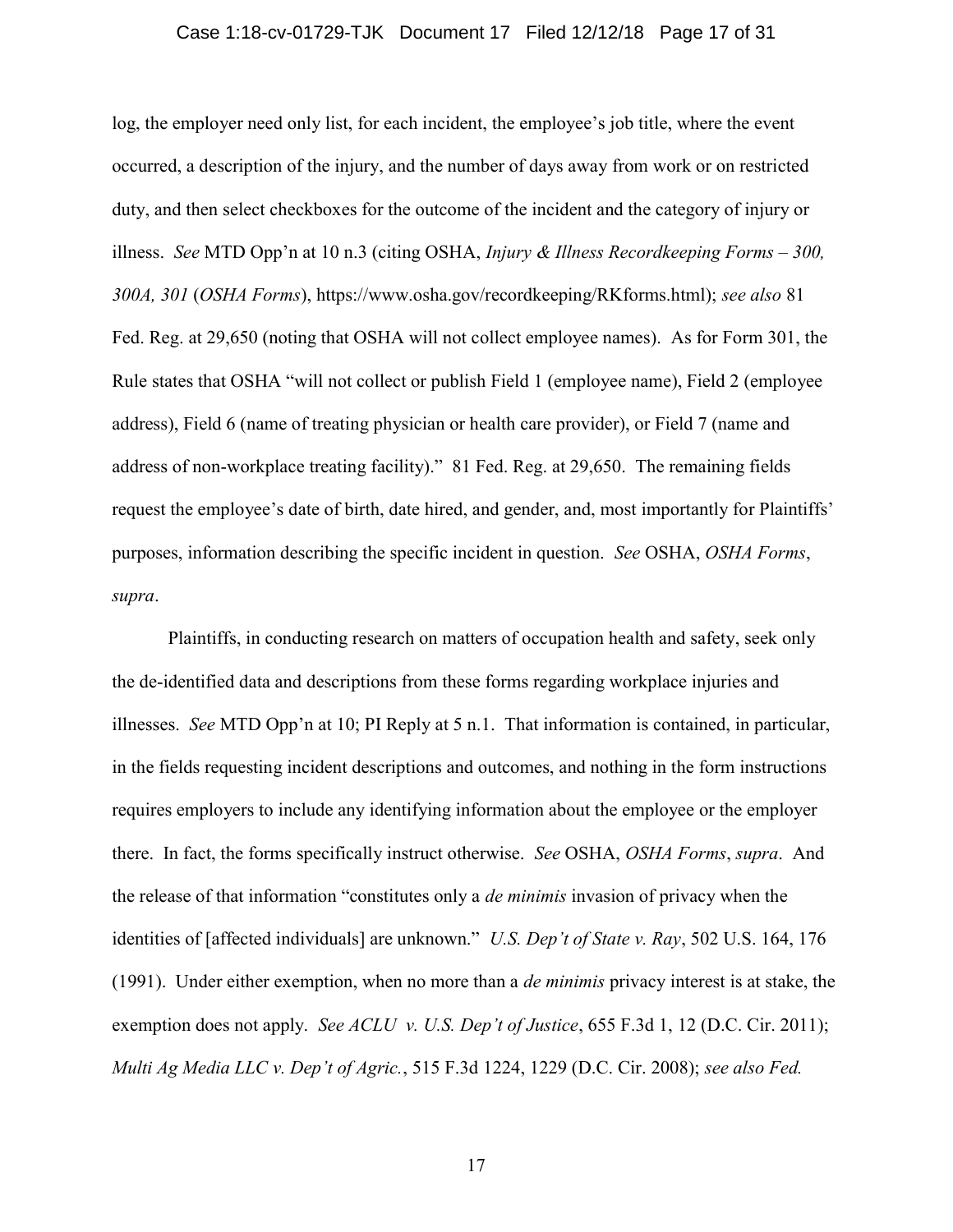### Case 1:18-cv-01729-TJK Document 17 Filed 12/12/18 Page 18 of 31

Labor Relations Auth. v. U.S. Dep't of Veterans Affairs, 958 F.2d 503, 509 (2d Cir. 1992) (reasoning that, although Exemption 7(C) imposes a lower standard than Exemption 6 for showing that a privacy interest outweighs the asserted public interest in records, the same degree of privacy interest must be asserted to trigger either exemption).

Furthermore, these fields are unquestionably segregable. No one field is so "inextricably intertwined" with another as to prevent OSHA from releasing a non-exempt field without compromising any privacy interest in another. Mead Data Cent., 566 F.2d at 260. Thus, even if a reviewing court finds that the information in one field—employees' birth dates, for example might, if released, present a risk of personal intrusion, OSHA can withhold those fields and still release other fields containing de-identified information regarding the number and nature of the workplace incidents that Plaintiffs seek.

Defendants nonetheless insist that the records might be "re-identified," thus implicating a more than *de minimis* privacy interest. See MTD at 11; MTD Reply at 4-5. Again, the Court does not disagree with this proposition in the abstract. See Dep't of the Air Force v. Rose, 425 U.S. 352, 378-82 (1976). But Defendants cannot rely on that speculation wholesale to withhold each and every form. See Arieff v. U.S. Dep't of the Navy, 712 F.2d 1462 (D.C. Cir. 1983) ("An item of exempt information [because it is personally identifiable] does not insulate from disclosure the entire file in which it is contained, or even the entire page on which it appears."). Moreover, an agency withholding records on the ground that they might be connected to a particular individual must show "threats to privacy interests more palpable than mere possibilities." Rose, 425 U.S. at 380 n.19. The two cases Defendants cite for the reidentification premise make that clear. In *Arieff*, the Circuit concluded that the withholding defendant had "established no more than a 'mere possibility' that the medical condition of a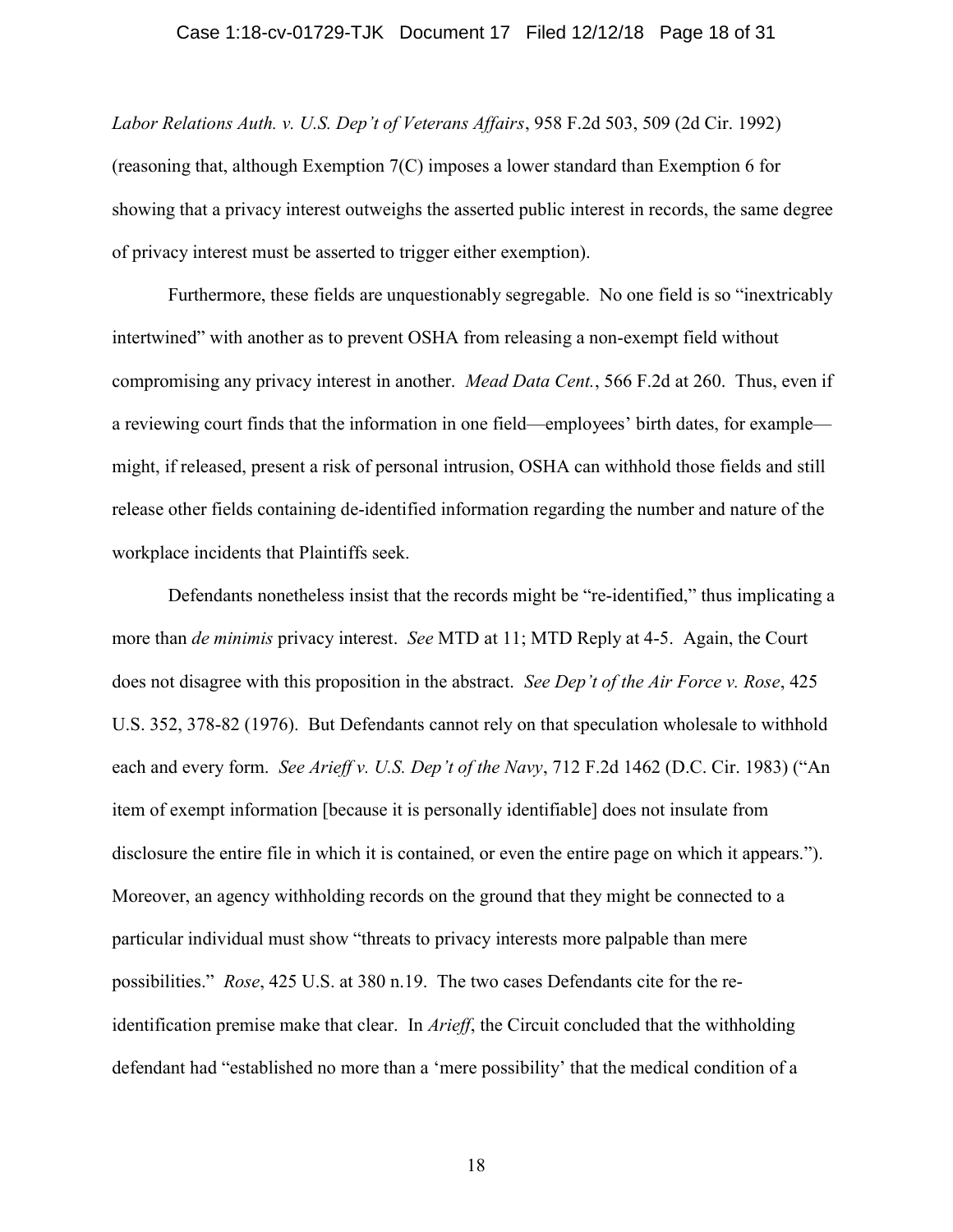### Case 1:18-cv-01729-TJK Document 17 Filed 12/12/18 Page 19 of 31

particular individual might be disclosed" by the release of de-identified records and therefore vacated the district court's finding in favor of the defendant. 712 F.2d at 1467-69. And in Charles v. Office of the Armed Forces Medical Examiner, the district court found that the agency had "not carried [its] heavy burden of showing more than de minimis privacy interest" in deidentified records in part because it presented "no more than a mere possibility of an invasion of personal privacy." 935 F. Supp. 2d 86, 99 (D.D.C. 2013).

Given these requirements for claiming either exemption, the Court finds it highly unlikely that OSHA can withhold much of the information contained on Forms 300 and 301 submitted under the Electronic Reporting Rule. Form 301, for example, requests specific but brief descriptions of the incident in question, suggesting inputs such as "[c]limbing a ladder while carrying roofing materials," "[w]orker developed soreness in wrist over time" from "daily" computer key-entry," or "strained back." OSHA, OSHA Forms, supra. Similarly, Form 300 suggests such inputs as "[l]oading dock north end" for where the incident occurred and "[s]econd degree burns on right forearm from acetylene torch" for a description of the injury or illness. *Id.* To be sure, "[i]t is conceivable that, as to some segregable portions of the records, [OSHA] can establish more than a 'mere possibility' that" the information on one of the forms can be linked to a particular individual, especially in cases where the nature of the injury or the accident is particularly unique. Arieff, 712 F.2d at 1469. Those rare instances can be addressed on a caseby-case basis. But the Court finds it purely speculative that, in the vast majority of the potentially thousands of forms submitted under the Rule, such abbreviated information could be re-identified or the risk of re-identification could not be sufficiently minimized by redacting the unique portions. And critically, to satisfy the redressability requirement, Plaintiffs need not show that their requested relief will grant them all that they seek. Obtaining only some helpful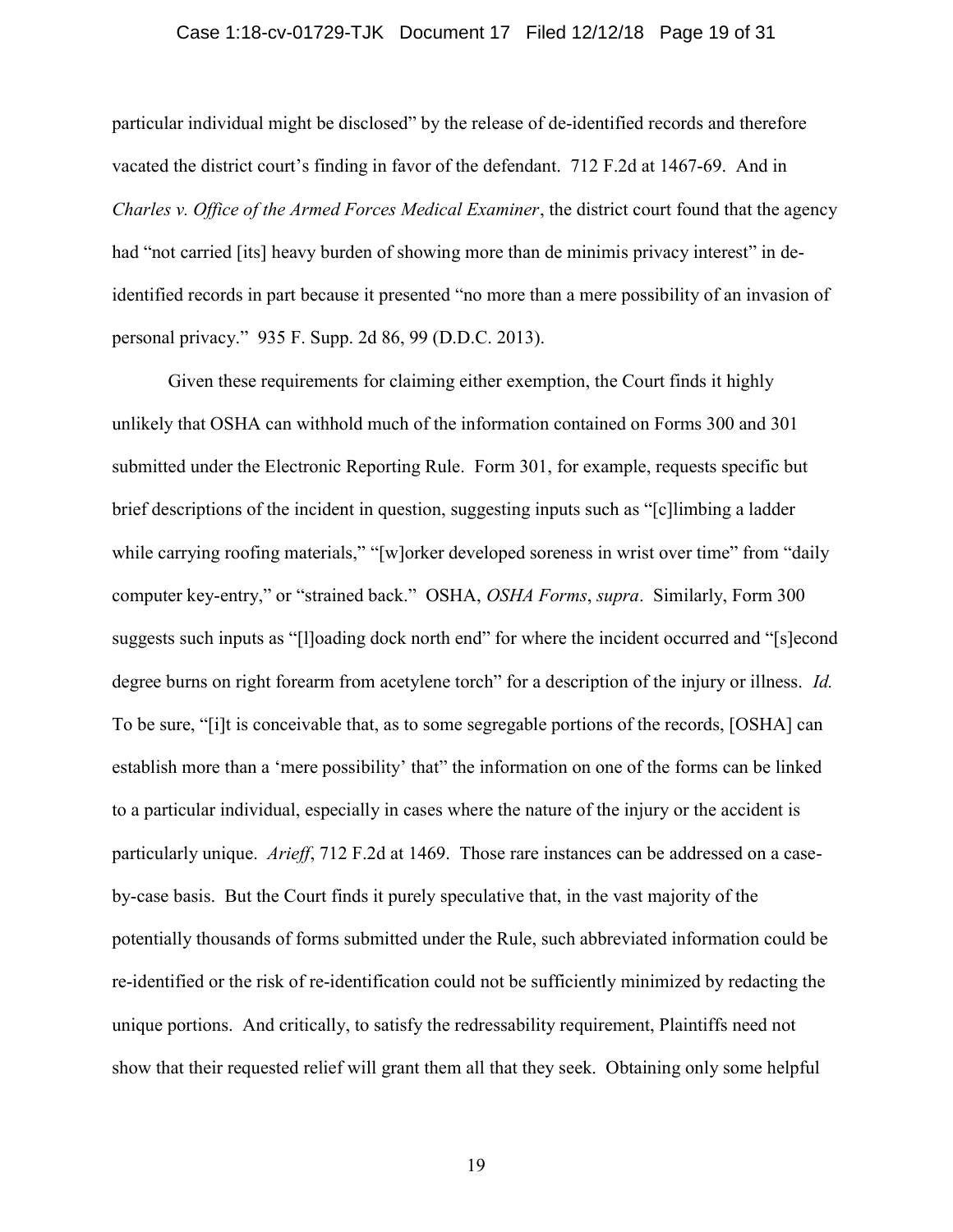# Case 1:18-cv-01729-TJK Document 17 Filed 12/12/18 Page 20 of 31

information compiled under the Electronic Reporting Rule would be enough provided that it would "significantly—rather than completely—redress [Plaintiffs'] injuries." Int'l Ladies' Garment Workers' Union, 722 F.2d at 812 n.27. The Court finds it exceedingly unlikely that OSHA would be able to justify withholding, on the basis that each form raises more than a mere possibility that the information contained therein could be "re-identified," so substantial a portion of the forms submitted under the Rule as to prevent Plaintiffs from engaging in meaningful research and analysis of the data that they seek.

 At bottom, the Court finds it likely that Plaintiffs would, through FOIA, obtain beneficial workplace injury and illness data from OSHA's Electronic Reporting Rule records. That is sufficient for Plaintiffs to meet their burden, particularly at this stage of the litigation, to demonstrate standing.<sup>5</sup>

# 2. Justiciability of Agency Action

 $\overline{a}$ 

The APA provides for a "basic presumption of judicial review" of agency action. Tex. All. for Home Care Servs. v. Sebelius, 681 F.3d 402, 409 (D.C. Cir. 2012) (quoting Banzhaf v. Smith, 737 F.2d 1167, 1168-69 (D.C. Cir. 1984) (en banc)). That presumption does not hold, however, when the action in question "is committed to agency discretion by law." 5 U.S.C. § 701(a)(2); see also Heckler v. Chaney, 470 U.S. 821, 828 (1985). "To determine whether a matter has been committed to agency discretion, [courts] 'consider both the nature of the administrative action at issue and the language and structure of the statute that supplies the applicable legal standards for reviewing that action."" Sierra Club v. Jackson, 648 F.3d 848, 855

 $<sup>5</sup>$  The Court recognizes that, ordinarily, it is the withholding agency's burden to show that</sup> requested records are exempt. See Assassination Archives & Research Ctr. v. CIA, 334 F.3d 55, 57 (D.C. Cir. 2003). But Plaintiffs bear the burden of sufficiently alleging standing, including the redressability requirement. Thus, to satisfy that burden here, Plaintiffs must show that it is likely that OSHA would be unable to carry its burden to claim an exemption in a subsequent FOIA suit. The Court finds that Plaintiffs have done so.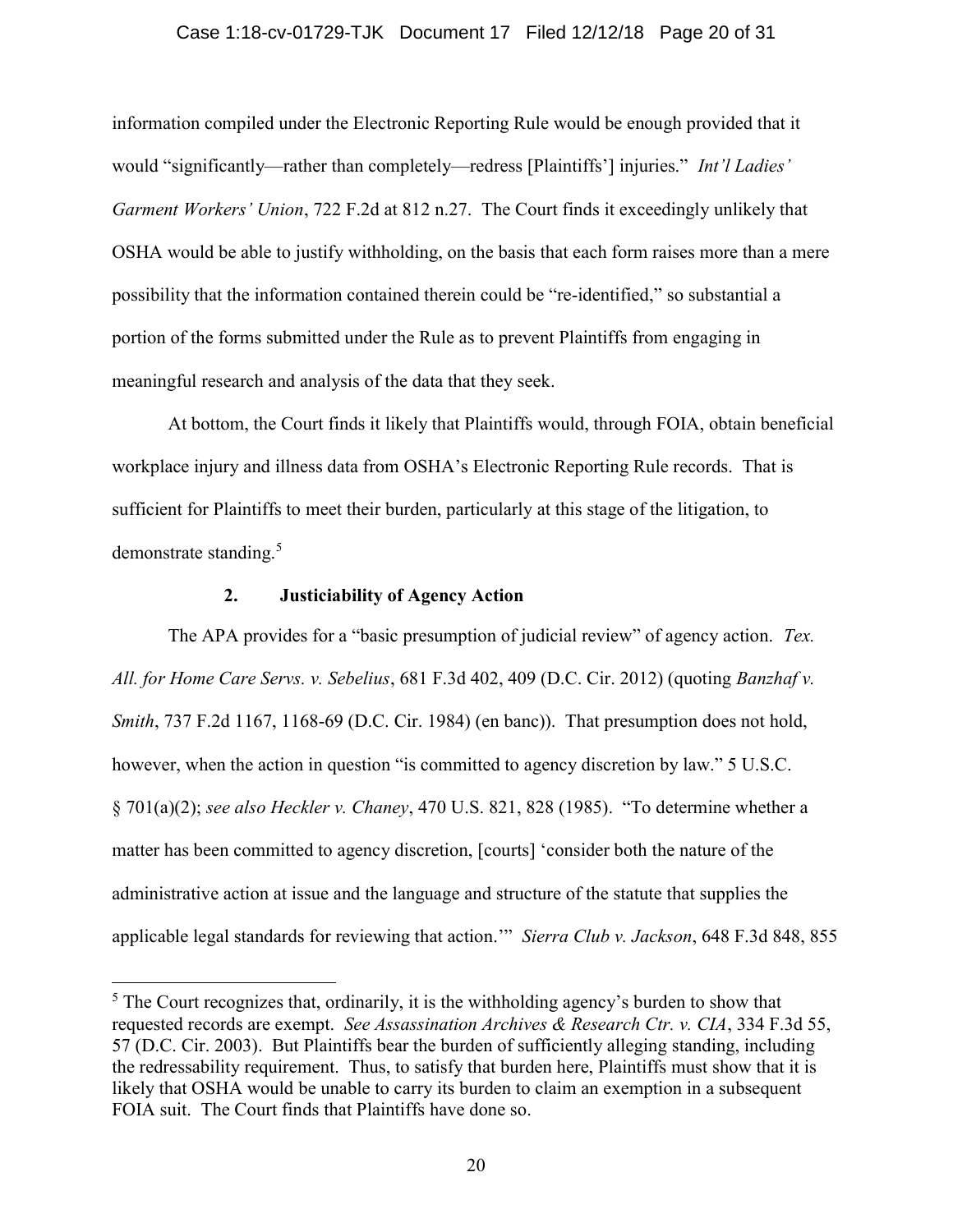### Case 1:18-cv-01729-TJK Document 17 Filed 12/12/18 Page 21 of 31

(D.C. Cir. 2011) (quoting Sec'y of Labor v. Twentymile Coal Co., 456 F.3d 151, 156 (D.C. Cir. 2006)). But "[t]he 'committed to agency discretion' provision is 'a very narrow exception.'" Robbins v. Reagan, 780 F.2d 37, 46 (D.C. Cir. 1985) (per curiam) (quoting Chaney, 470 U.S. at 830). With that in mind, the Supreme Court has instructed that, under § 702(a)(2), the presumption of judicial review is overcome and "review is not to be had if the statute is drawn so that a court would have no meaningful standard against which to judge the agency's exercise of discretion." Chaney, 470 U.S. at 830; see also Citizens to Preserve Overton Park, Inc. v. Volpe, 401 U.S. 402, 410 (1971) (noting that § 702(a)(2) applies "in those rare instances where statutes are drawn in such broad terms that in a given case there is no law to apply" (internal quotation marks omitted) (quoting S. Rep. No. 79-752, at 26 (1945))). When the challenged conduct is a decision not to take an enforcement action, however, the framework shifts, and courts "begin with the presumption that the agency's action is *unreviewable.*" Sierra Club, 770 F.3d at 855 (emphasis added).

Defendants first argue that OSHA's challenged conduct "was a mere policy statement regarding its exercise of prosecutorial discretion" and therefore warrants a presumption against reviewability. MTD at 14; see also Chaney, 470 U.S. at 831. In doing so, they rely exclusively on the language of OSHA's announcement on its website and statement in its notice of proposed rulemaking that, pending review of the Electronic Reporting Rule, OSHA would "not enforce [the July 1, 2018] deadline without further notice." See MTD at 15 (quoting *Injury Tracking* Application: Electronic Submission of Injury and Illness Records to OSHA,

https://www.osha.gov/injuryreporting (last visited Sept. 12, 2018); 83 Fed. Reg. at 36,496). Even assuming, for purposes of argument, that a policy statement concerning prosecutorial discretion is entitled to a presumption against reviewability and that the Court could properly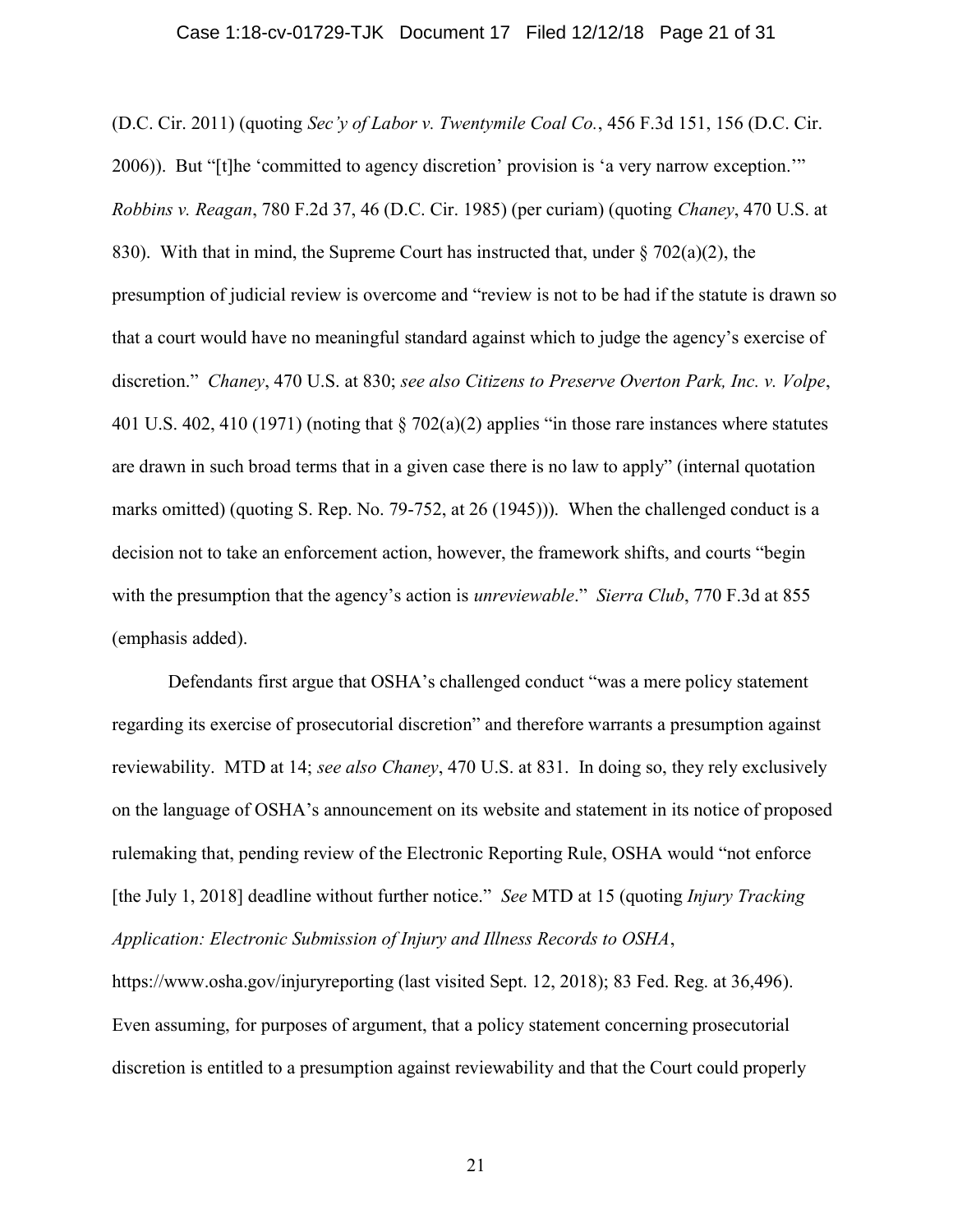### Case 1:18-cv-01729-TJK Document 17 Filed 12/12/18 Page 22 of 31

consider these separate announcements at the motion-to-dismiss stage—questions the Court need not address—Defendants' argument fails.

Plaintiffs' complaint plausibly alleges that the May 2018 OSHA action they challenge was a wholesale suspension of the Electronic Reporting Rule, not merely a policy statement regarding OSHA's enforcement discretion. In it, Plaintiffs cite the very language used by OSHA when it announced that "[c]overed establishments with 250 or more employees *are only required* to provide their 2017 Form 300A summary data" and that "OSHA is not accepting Form 300 and 301 information at this time." Compl. ¶ 20 (quoting OSHA, May 2018 Announcement) (emphasis added and removed)). This is more than sufficient to allege that OSHA did not simply exercise its discretion not to enforce the Rule, but suspended its reporting requirement entirely such that covered employers are not legally obligated to submit the forms, regardless of whether OSHA decides to take action against them for not doing so. Such decisions, the Circuit has repeatedly held, "are tantamount to amending or revoking a rule." Clean Air Council v. Pruitt, 862 F.3d 1, 6 (D.C. Cir. 2017) (per curiam); see also Envtl. Def. Fund, Inc. v. EPA, 716 F.2d 915, 920 (D.C. Cir. 1983) (per curiam); Envtl. Def. Fund, Inc. v. Gorsuch, 713 F.2d 802, 816 (D.C. Cir. 1983); Council of the S. Mountains, Inc. v. Donovan, 653 F.2d 573, 580 n.28 (D.C. Cir. 1981); see also 5 U.S.C. § 551(4) (defining "rule" to include "statement[s] of general or particular applicability and future effect [that are] designed to implement, interpret, or prescribe law or policy"). As such, OSHA's action does not warrant a presumption against reviewability. The amendment or revocation of an agency rule amounts to substantive rulemaking subject to the APA's constraints and generally reviewable by courts. See Envtl. Def. Fund, Inc. v. Gorsuch, 713 F.2d at 813; see also 5 U.S.C. § 551(5) (defining "rule making" as the process of "formulating, amending, or repealing a rule").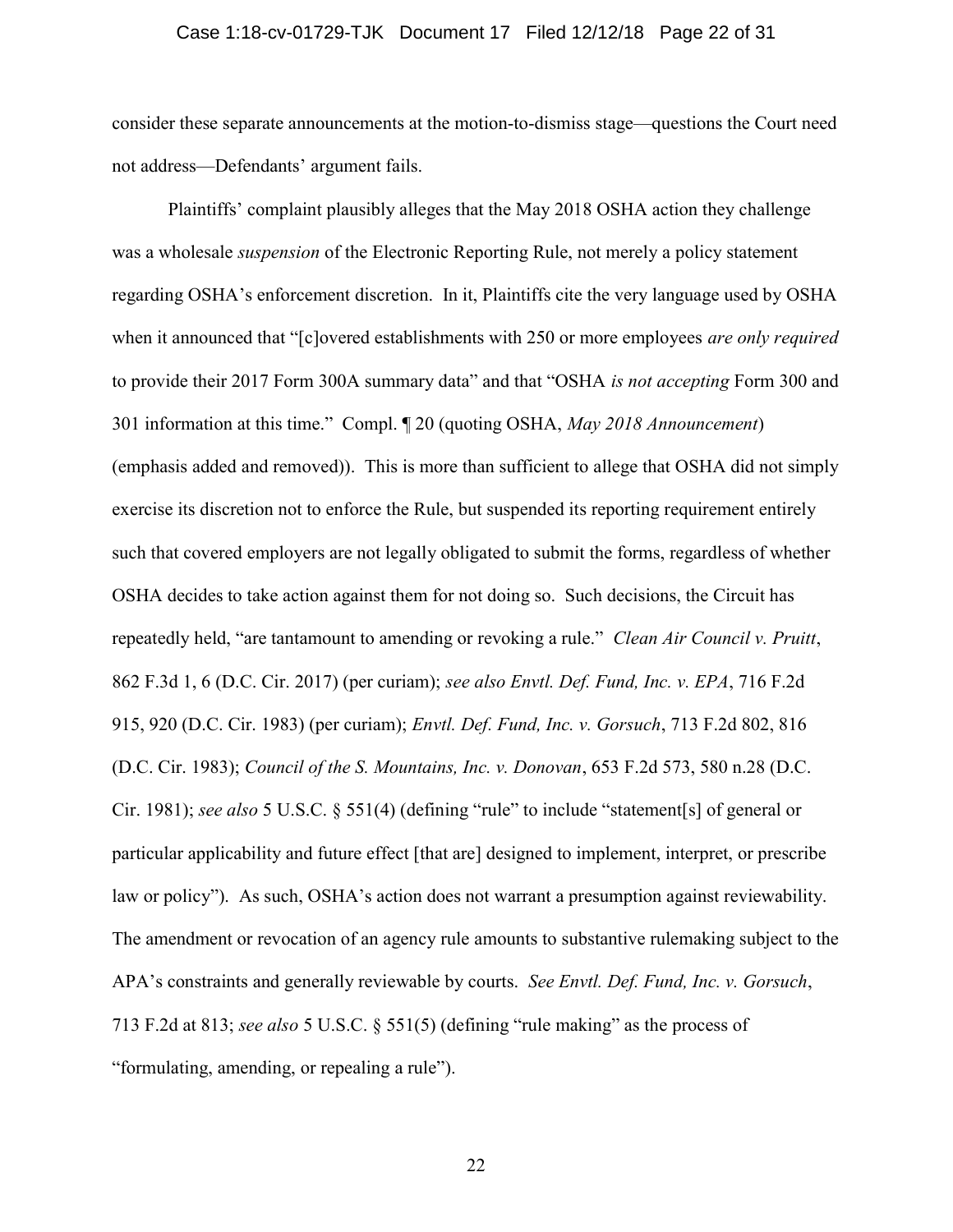### Case 1:18-cv-01729-TJK Document 17 Filed 12/12/18 Page 23 of 31

To the extent Defendants seek refuge in the applicable statutory language, their argument fares no better. As an initial matter, as explained above, Plaintiffs have alleged conduct that amounts to substantive rulemaking, and thus that conduct, at the very least, is subject to the APA's procedural requirements for the promulgation of rules. See 5 U.S.C. § 553. Furthermore, for purposes of Plaintiffs' second cause of action alleging that OSHA's conduct was "arbitrary, capricious, an abuse of discretion, or otherwise not in accordance with law," Compl. ¶ 27 (quoting 5 U.S.C.  $\S$  706(2)(A)), the Court does not agree that this constitutes one of "those rare" instances where [the] 'statute[] [is] drawn in such broad terms that . . . there is no law to apply,'" Overton Park, 401 U.S. at 410 (quoting S. Rep. No. 79-752, at 26 (1945)).

Section 673(a) of the OSH Act mandates that OSHA "shall develop and maintain an effective program of collection, compilation, and analysis of occupation safety and health statistics." 29 U.S.C. § 673(a). Similarly, § 657(c)(2) mandates that OSHA "shall prescribe regulations requiring employers to maintain accurate records of, and to make periodic reports on, work-related deaths, injuries and illnesses." *Id.*  $\S 657(c)(2)$ . And  $\S 673(e)$  further provides that "[o]n the basis of the records made and kept pursuant to section  $657(c) \ldots$ , employers shall file such reports with [OSHA] as [it] shall prescribe by regulation, as necessary to carry out [its] functions under this chapter." Id.  $\S 673(e)$ . These mandatory requirements do not rest unfettered discretion with OSHA to promulgate—or not promulgate—regulations concerning reporting requirements and data compilation. OSHA *must* issue regulations necessary to fulfilling the purposes of the OSH Act and its administrative functions. See id. § 651(b) (declaring the purpose of the OSH Act to "assure so far as possible every working man and woman in the Nation safe and healthful working conditions and to preserve our human resources . . . (12) by providing for appropriate reporting procedures with respect to occupational safety and health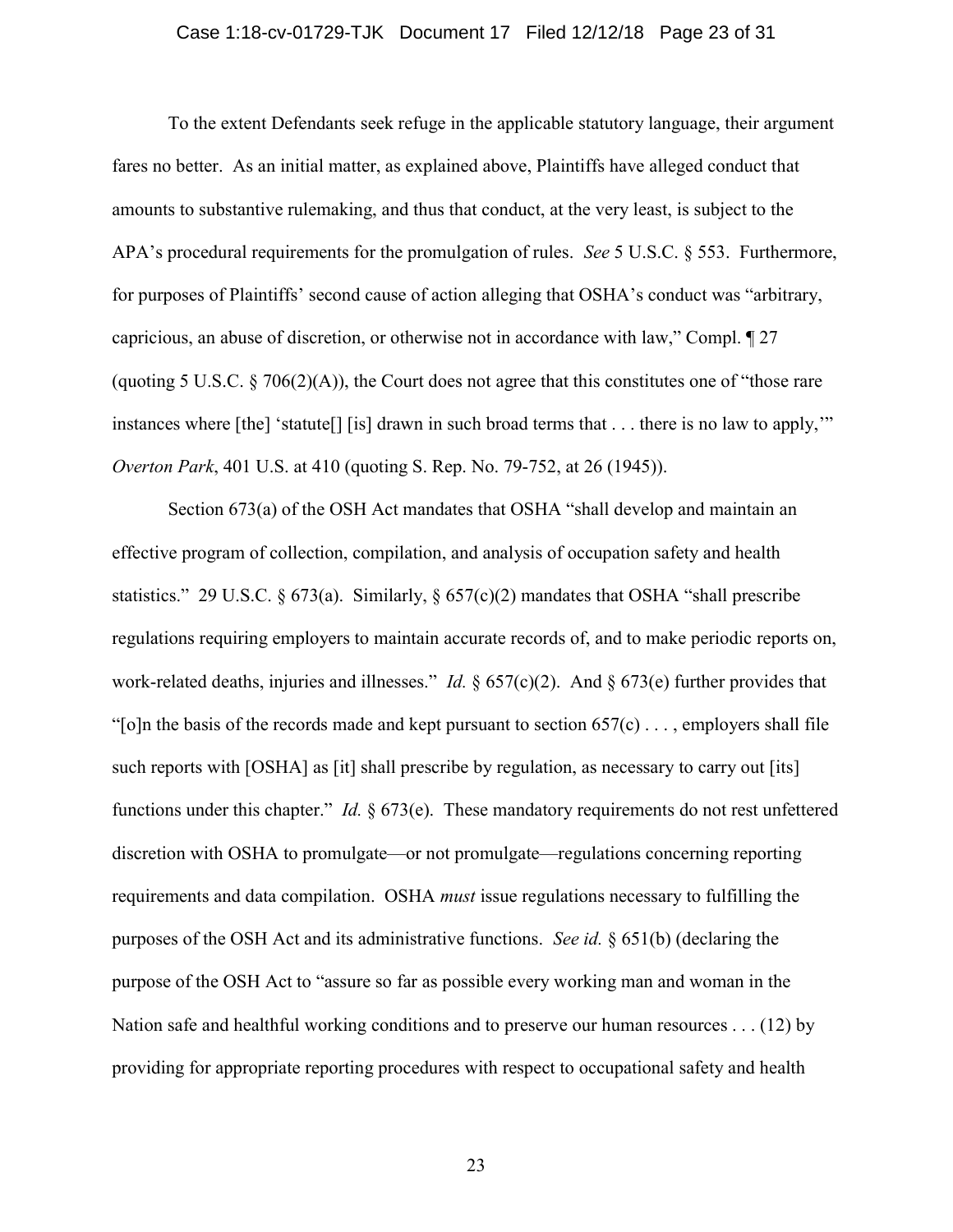### Case 1:18-cv-01729-TJK Document 17 Filed 12/12/18 Page 24 of 31

which procedures will help achieve the objectives of this chapter and accurately describe the nature of the occupational safety and health problem"). Indeed, the Electronic Reporting Rule itself, including its discussion of how the Rule promotes the purpose and goals of the OSH Act, see 81 Fed. Reg. at 29,626-27, provides a benchmark by which the Court can review OSHA's decision to subsequently *suspend* the Rule. See Robbins, 780 F.2d at 45 (finding, in response to the agency's reversal of its previous decision, "no difficulty in recognizing the traditional role that courts have always played in ensuring that the agency is continuing to act in the way that it considers to be the best implementation of its statutory mandate").

"These statutes [and regulations] provide enough law to qualify as 'law to apply' under the relevant APA precedents." Delta Air Lines, Inc. v. Export-Import Bank of the U.S., 718 F.3d 974, 977 (D.C. Cir. 2013). While the substance of the Court's review of OSHA's challenged conduct here will certainly be circumscribed by the nature and extent of OSHA's regulatory authority as described by the OSH Act, the Court does not conclude that the language of the statute is sufficient to overcome the APA's presumption of judicial review to preclude any review of OSHA's suspension of the Electronic Reporting Rule. See Robbins, 780 F.2d at 45 ("The mere fact that a statute grants broad discretion to an agency does not render the agency's decisions completely nonreviewable under [5 U.S.C.  $\S$  706(a)(2)] unless the statutory scheme, taken together with other relevant materials, provides absolutely no guidance as to how that discretion is to be exercised."). Accordingly, the Court finds that the challenged agency action at issue here is not one that is "committed to agency discretion by law," and thus Defendants' motion to dismiss will be denied.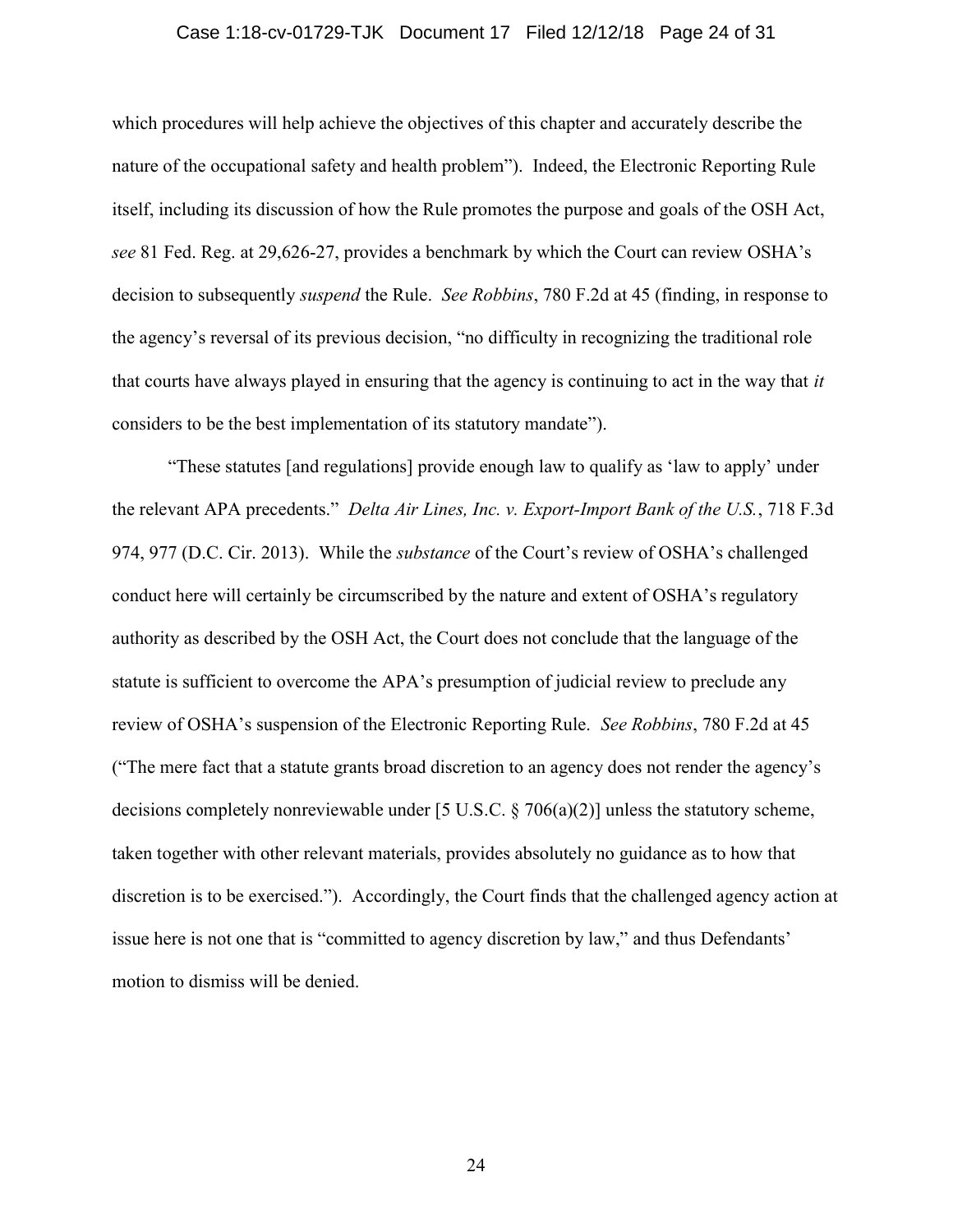#### III. Motion for Preliminary Injunction

Although the Court finds that Plaintiffs may proceed with their APA claims against Defendants, Plaintiffs nonetheless have failed to show that preliminary relief is warranted. Accordingly, Plaintiffs' motion for a preliminary injunction will be denied.

# A. Legal Standard

"A preliminary injunction is an extraordinary remedy never awarded as of right," and only "upon a clear showing that the plaintiff is entitled to such relief." Winter v. Natural Res. Def. Council, 555 U.S. 7, 22, 24 (2008). A plaintiff seeking such relief "must establish that he is likely to succeed on the merits, that he is likely to suffer irreparable harm in the absence of preliminary relief, that the balance of equities tips in his favor, and that an injunction is in the public interest." Id. at 20.

While courts generally must "balance the strengths of the requesting party's arguments in each of the four required areas, . . . the basis of injunctive relief in the federal courts has always been irreparable harm." Chaplaincy of Full Gospel Churches v. England, 454 F.3d 290, 297 (D.C. Cir. 2006) (quoting CityFed Fin. Corp. v. Office of Thrift Supervision, 58 F.3d 738, 746 (D.C. Cir. 1995); Sampson v. Murray, 415 U.S. 61, 88 (1974)). Thus, "[a] movant's failure to show any irreparable harm is . . . grounds for refusing to issue a preliminary injunction, even if the other three factors entering the calculus merit such relief." Id.; see also CityFed Fin. Corp., 58 F.3d at 747; Nat'l Parks Conservation Ass'n v. Semonite, 282 F. Supp. 3d 284, 288 (D.D.C. 2017).

#### B. Analysis

In support of their motion for a preliminary injunction, Plaintiffs contend that, in addition to making a strong showing on the other applicable factors, they are currently suffering and will continue to suffer irreparable harm. They insist that the partial suspension of the Rule "impairs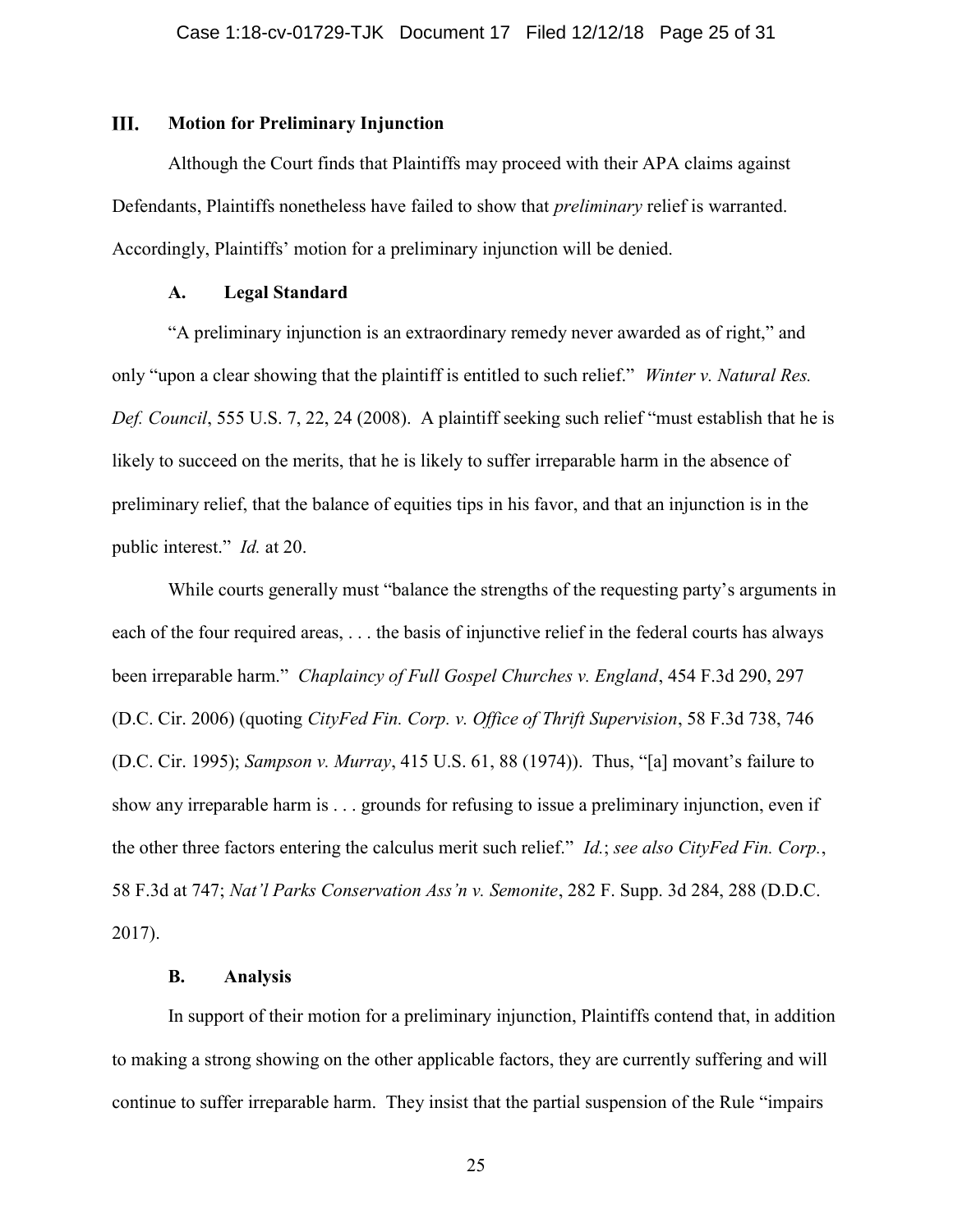### Case 1:18-cv-01729-TJK Document 17 Filed 12/12/18 Page 26 of 31

[their] ability to pursue their programs of obtaining and analyzing workplace safety data," which they claim "direct[ly] conflict[s] with their missions" and therefore amounts to harm sufficient to warrant preliminary injunctive relief. PI Mot. at 15. Plaintiffs further argue that "[b]ecause OSHA has proposed to rescind the requirement that establishments electronically submit their Form 300 and 301 data, without prompt injunctive relief [their] loss of access to the data may be irremediable." Id. (citation omitted). And finally, they claim that, apart from the risk posed by the ongoing rulemaking, any delay in accessing the data makes the data "stale" and therefore less valuable for their purposes. See PI Reply at 12-13.

This Circuit "has set a high standard for irreparable injury." Chaplaincy, 454 F.3d at 297. Not only must the injury "be both certain and great," and "actual and not theoretical," id. (quoting Wisc. Gas Co. v. FERC, 758 F.2d 669, 674 (D.C. Cir. 1985) (per curiam)), but "the injury must be beyond remediation." *Id.* "The key word in this consideration," of course, "is irreparable." Id. (quoting Wisc. Gas Co., 758 F.2d at 674); see also League of Women Voters of the U.S. v. Newby, 838 F.3d 1, 9 (D.C. Cir. 2016) (finding the harm to organizations' efforts to register voters irreparable given the impending election, after which "there c[ould] be no do over and no redress"). And it is here, the Court finds, that Plaintiffs fall well short.

First, the Court finds Plaintiffs' contention that there is an immediate risk of permanent harm because OSHA has undertaken notice-and-comment rulemaking to rescind the Rule misplaced. See PI Mot. at 15; PI Reply at 12. As an initial matter, Plaintiffs have cited no authority for the proposition that a *proposed* rule can justify preliminary injunctive relief. And the Court finds such a proposition dubious. OSHA is under no obligation to adhere to its original proposal—nor must it issue any new rule at all—and thus Plaintiffs' speculation that the result of the rulemaking will mirror the proposal and completely rescind the Electronic Reporting Rule is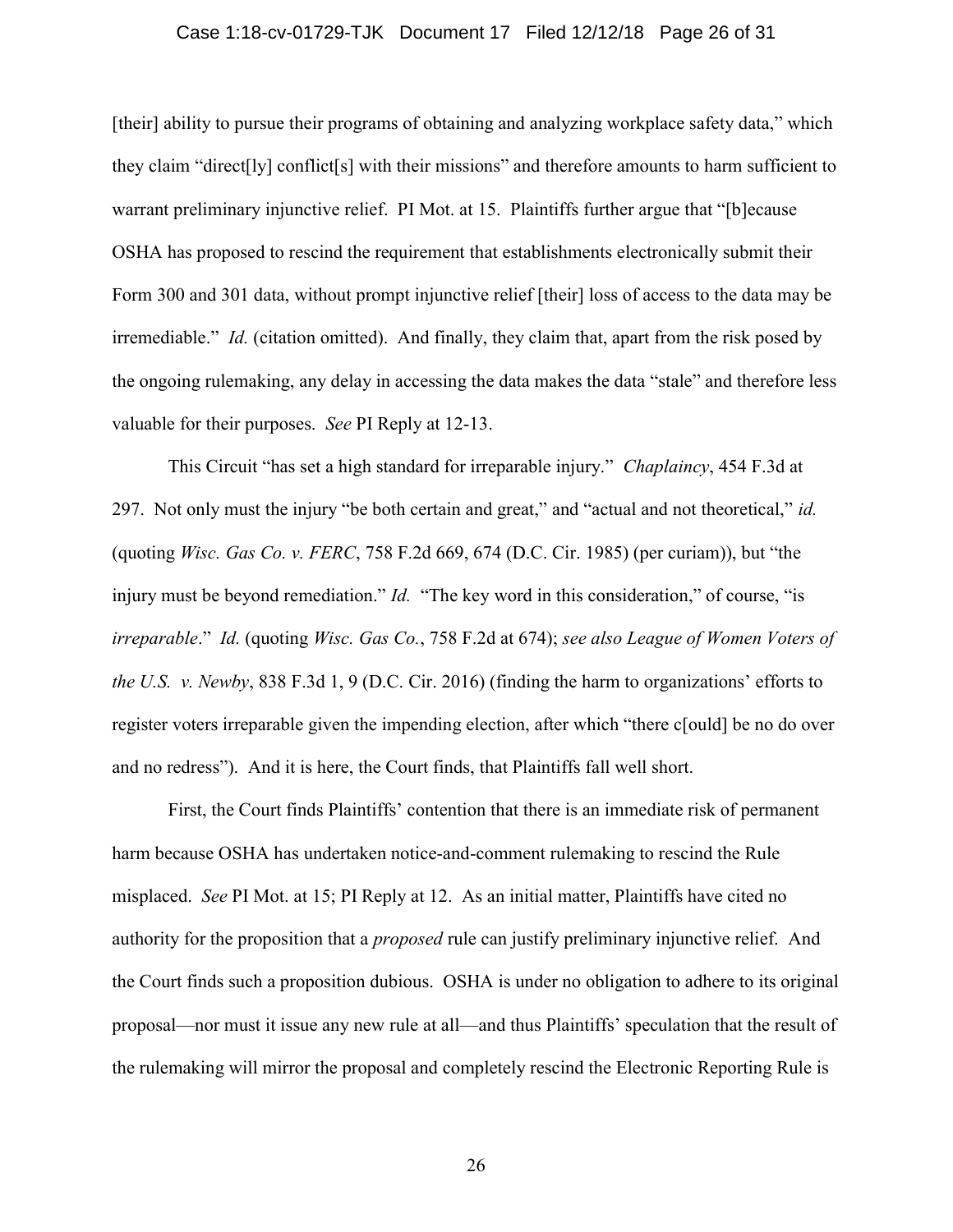### Case 1:18-cv-01729-TJK Document 17 Filed 12/12/18 Page 27 of 31

not so "certain and immediate" as to amount to irreparable harm. *Elec. Privacy Info. Ctr. v.* Dep't of Justice, 15 F. Supp. 3d 32, 44 (D.D.C. 2014); see also Akiachak Native Cmty. v. Jewell, 995 F. Supp. 2d 7, 15 (D.D.C. 2014) (finding no irreparable harm from a proposed rule because "even after engaging in the rulemaking process, there is no guarantee the [agency] will actually develop a final rule").

Moreover, even if we assume that OSHA will imminently rescind the Electronic Reporting Rule, that impending action is not before the Court. Plaintiffs are challenging Defendants' allegedly unlawful suspension of the Electronic Reporting Rule in May 2018, which they contend amounted to substantive rulemaking subject to the requirements of the APA. See Compl. ¶¶ 20-29; PI Mot. at 9-10, 12. And OSHA will not affect any alleged harm caused to Plaintiffs by its original suspension of the July 2018 deadline—loss of access to data employers were required to submit by that date—by permanently rescinding the Rule *after* that compliance deadline passed and the obligations of covered employers were allegedly unlawfully postponed. Cf. Natural Res. Def. Council, Inc. v. U.S. EPA, 683 F.2d 752, 758-59, 759 n.15 (3d Cir. 1982) (reasoning that agency rulemaking to reinstate an amendment after postponing its effective date likely mooted plaintiff's challenge to the initial postponement because "none of the amendments [then] in effect had a specific compliance date or triggered further compliance obligations by becoming effective"). Thus, assuming that Plaintiffs are successful on the merits of their claims, the Court may still declare the earlier suspension of the Rule unlawful, require OSHA to recognize the July 2018 submission deadline, and give Plaintiffs the relief they seek—data that employers should have been required to submit to OSHA by July 2018. But to the extent Plaintiffs claim that they will suffer irreparable harm because OSHA may unlawfully rescind the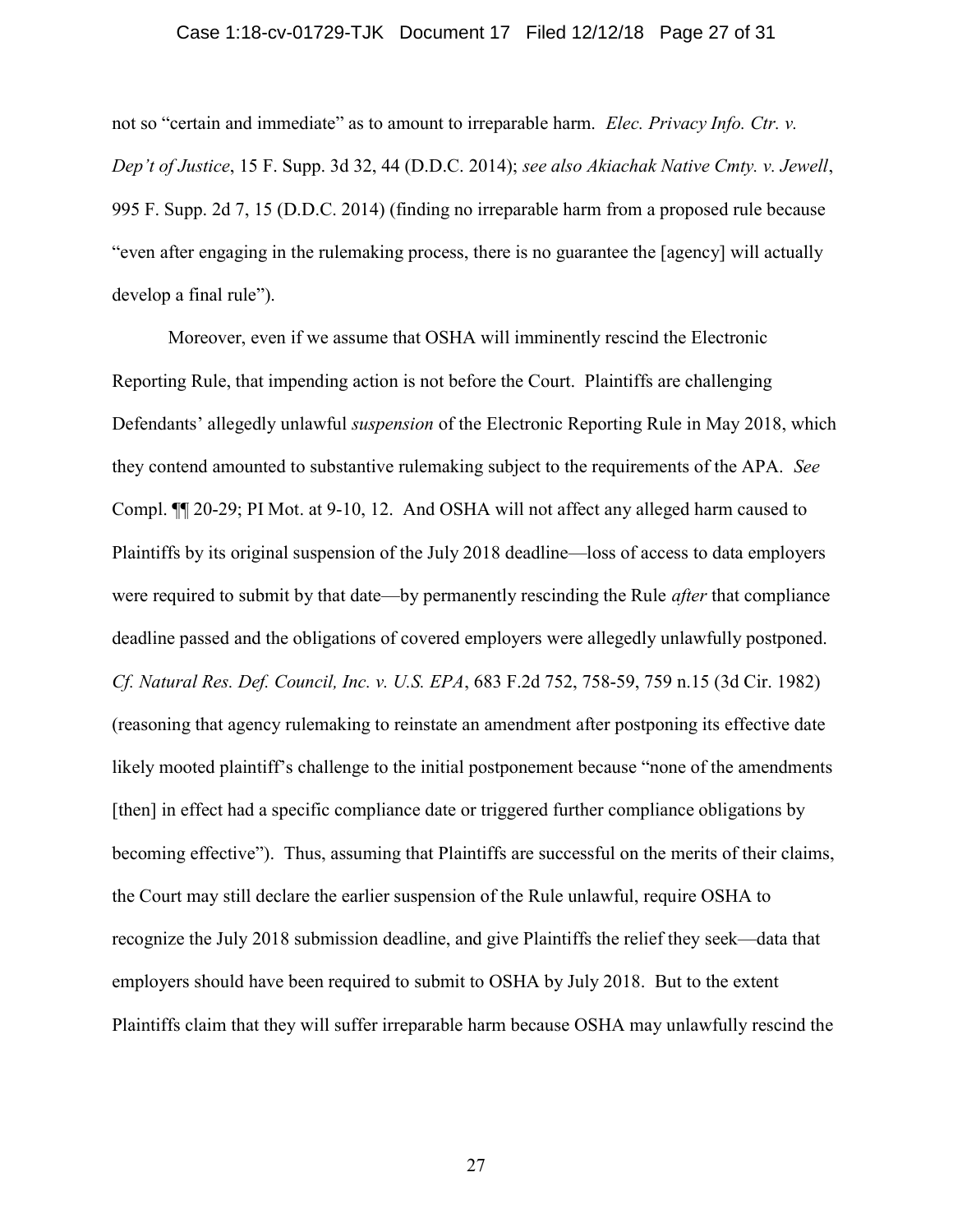#### Case 1:18-cv-01729-TJK Document 17 Filed 12/12/18 Page 28 of 31

Electronic Reporting Rule in the future, that action is not before the Court—nor can it be—and Plaintiffs cannot rely on it to claim irreparable harm here.

Second, the Court is not persuaded by Plaintiffs claim that even *delay* in their ability to access and use the information submitted under the Rule inflicts irreparable harm. They rely principally on this Circuit's decision in League of Women Voters for the proposition that the alleged impairment to their organizational "missions" caused by the delay amounts to irreparable harm. See PI Mot. at 15; PI Reply at 11. But the Court of Appeals in that case, consistent with well-established case law, held further that to be *irreparable*, that organizational injury must also be irremediable absent preliminary relief. See League of Women Voters, 838 F.3d at 9. Demonstrating mere organizational injury is not enough.<sup>6</sup> Indeed, in *League of Women Voters*, the plaintiff organizations alleged that the defendants had impaired their efforts to register voters in time for an impending election in less than two months, after which, the court had no trouble concluding, the organizations' injury could not be redressed. Id. Beyond Plaintiffs' assertion regarding OSHA's current rulemaking process, which the Court rejected above, Plaintiffs make no claim in their motion that delayed access to the information would prevent them from conducting the same research and outreach activities they describe in their respective declarations.

Only in their reply do Plaintiffs raise the possibility that "delay in resolving this case will diminish the quantity and quality of data OSHA is able to collect." PI Reply at 12. At the outset, the Court is skeptical of Plaintiffs' eleventh-hour assertion, to which Defendants had no

 $6$  Though the Court has focused exclusively on the organizations' claimed injuries, the analysis would not differ for their individual members. Those members claim the same injury as a result of their inability to use the data, and thus suffer from the same deficiency for purposes of irreparable harm.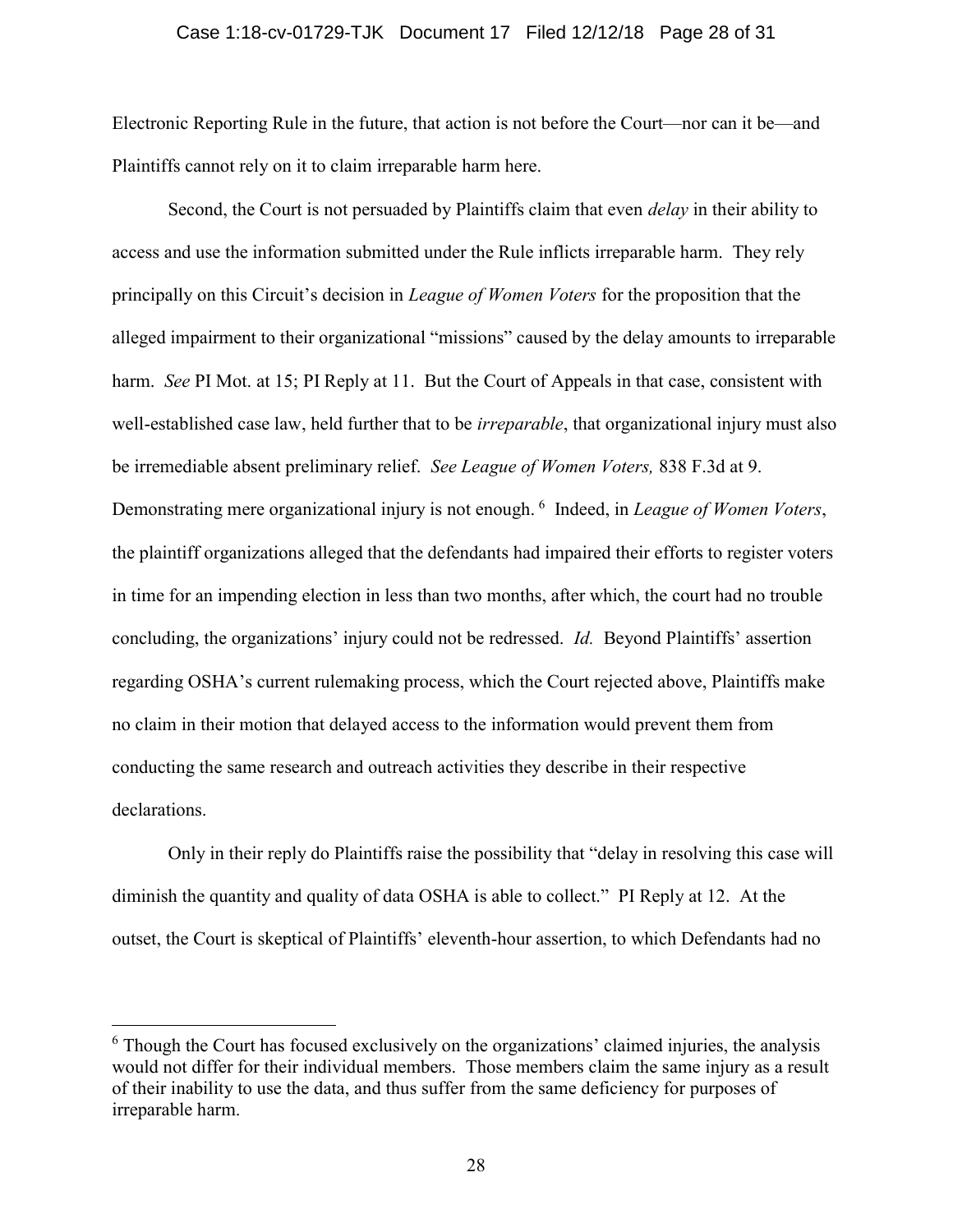#### Case 1:18-cv-01729-TJK Document 17 Filed 12/12/18 Page 29 of 31

opportunity to reply. See MBI Grp., Inc. v. Credit Foncier du Cameroun, 616 F.3d 568, 575 (D.C. Cir. 2010) (noting with approval that "district courts, like this court, generally deem arguments made only in reply briefs to be forfeited" because "[r]eply briefs *reply* to arguments made in the response brief—they do not provide the moving party with a new opportunity to present yet another issue for the court's consideration" (citations omitted)). Moreover, and equally telling, Plaintiffs waited over three months after learning that OSHA had suspended the Electronic Reporting Rule in May 2018—and over six weeks after filing their complaint—to seek preliminary relief. Such delay, though perhaps not dispositive, strongly discredits Plaintiffs' claim that they are suffering irreparable harm due to the "diminish [ing] . . . quantity and quality of the data." See Newdow v. Bush, 355 F. Supp. 2d 265, 292 (D.D.C. 2005) ("An unexcused delay in seeking extraordinary injunctive relief may be grounds for denial because such delay implies a lack of urgency and irreparable harm."); see also Fund for Animals v. Frizzell, 530 F.2d 982, 987 (D.C. Cir. 1975) ("Our conclusion that an injunction should not issue is bolstered by the delay of the appellants in seeking one."); Air Transp. Ass'n of Am., Inc. v. Export-Import Bank of the U.S., 840 F. Supp. 2d 327, 338 (D.D.C. 2012) ("Plaintiffs' delay in seeking relief . . . weighs against a finding of irreparable harm.").

More fundamentally, however, as evidence of this assertion, Plaintiffs cite not to any declaration submitted by their members or officers, but rather a declaration submitted by a former *OSHA official* involved in developing the Electronic Reporting Rule. *See* Michaels Decl.  $\P$  12, 23-24.<sup>7</sup> And in that declaration, the official merely makes the general assertion that the

<sup>&</sup>lt;sup>7</sup> Plaintiffs did not attach this declaration to their original motion, and thus filed a motion for leave from the Court to file this declaration and another declaration Plaintiffs attached to their reply. See Supp. Decl. Mot.; see also LCvR 65.1(c). Although Defendants opposed this motion, see Supp. Decl. Opp'n, because preliminary injunctive relief is not warranted even after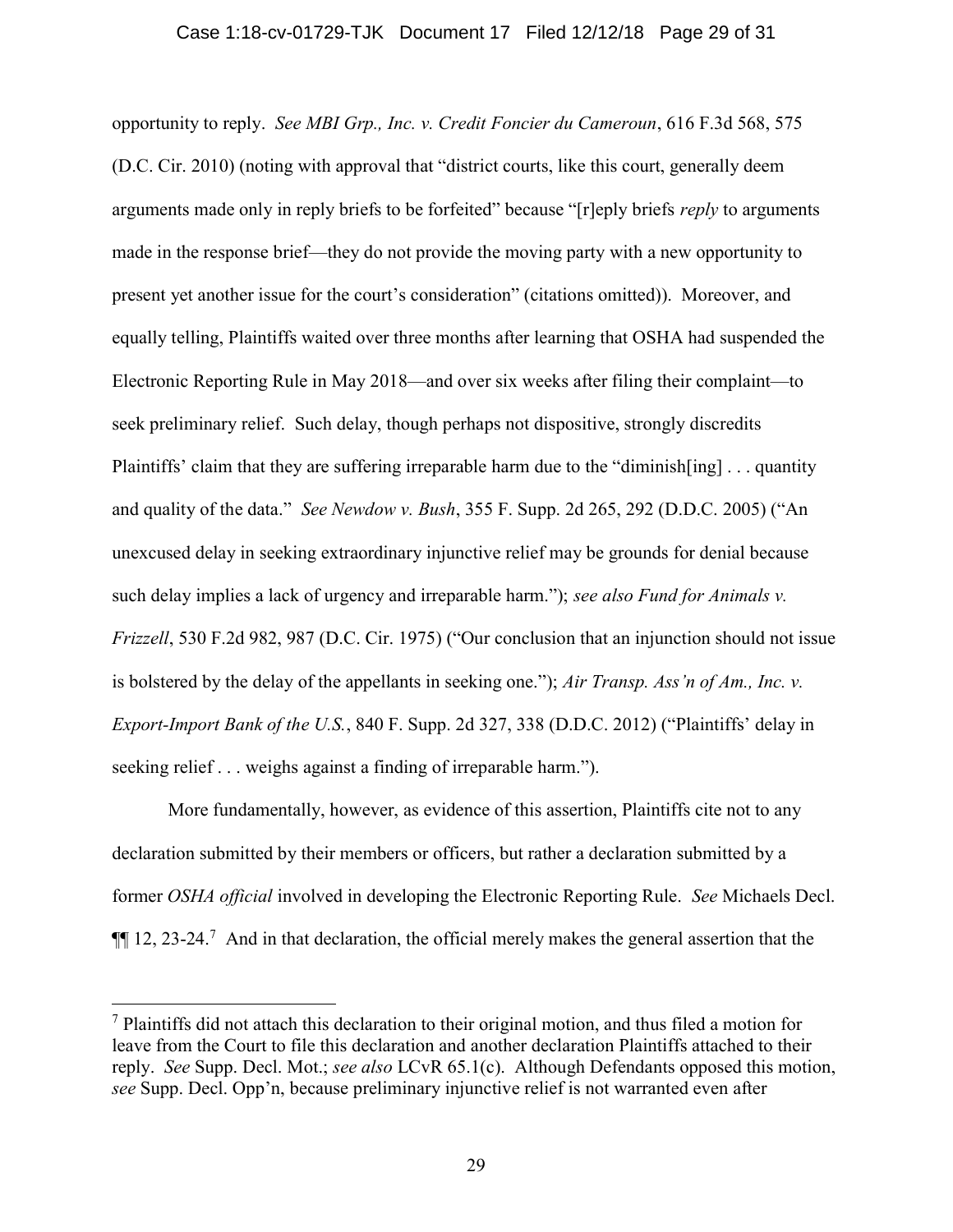#### Case 1:18-cv-01729-TJK Document 17 Filed 12/12/18 Page 30 of 31

"intent of the rule from the beginning was to provide these data as quickly as possible, since stale data would be of little value." *Id.* 12. While the Court has no reason to doubt that intention by the Rule's drafters, *Plaintiffs* have not made any specific, non-speculative showing as to why they in particular have any exigent need for the data. The Court can imagine that, in general, data is more valuable the more timely it is, but plaintiffs seeking access to information are not by default entitled to preliminary injunctive relief. See, e.g., Sai v. Transp. Sec. Admin., 54 F. Supp. 3d 5, 10 (D.D.C. 2014) ("[U]nder FOIA, it is difficult for a plaintiff to demonstrate 'irreparable harm' that is in fact 'beyond remediation' because he is entitled to obtain all responsive and non-exempt documents at the conclusion of the litigation." (quoting Chaplaincy, 454 F.3d at 297)); but see Judicial Watch, Inc. v. U.S. Dep't of Homeland Sec., 514 F. Supp. 2d 7, 10 (D.D.C. 2007) (noting that a FOIA plaintiff might be able to show irreparable harm if it can demonstrate a "time sensitive" need for alerting the public to that information). And Plaintiffs here merely assume, relying on the broad statements about the purpose of the Rule made by the former OSHA official, that the information they seek will no longer be of value to them absent a preliminary injunction. To the contrary: on this record, "[t]here is no indication . . . that proceeding with the normal litigation process in this case will injure [Plaintiffs] in a way that is both 'certain and great.'" *Judicial Watch, Inc.*, 514 F. Supp. 2d at 10 (quoting *Wisc. Gas Co.*, 758 F.2d at 674). Therefore, the Court will not conclude, based solely on eleventh-hour speculation—and after Plaintiffs delayed significantly in requesting preliminary injunctive relief—that Plaintiffs have made a credible showing of a likelihood of irreparable harm.

consideration of Plaintiffs' supplemental filings, Plaintiffs' motion for leave to file will be granted.